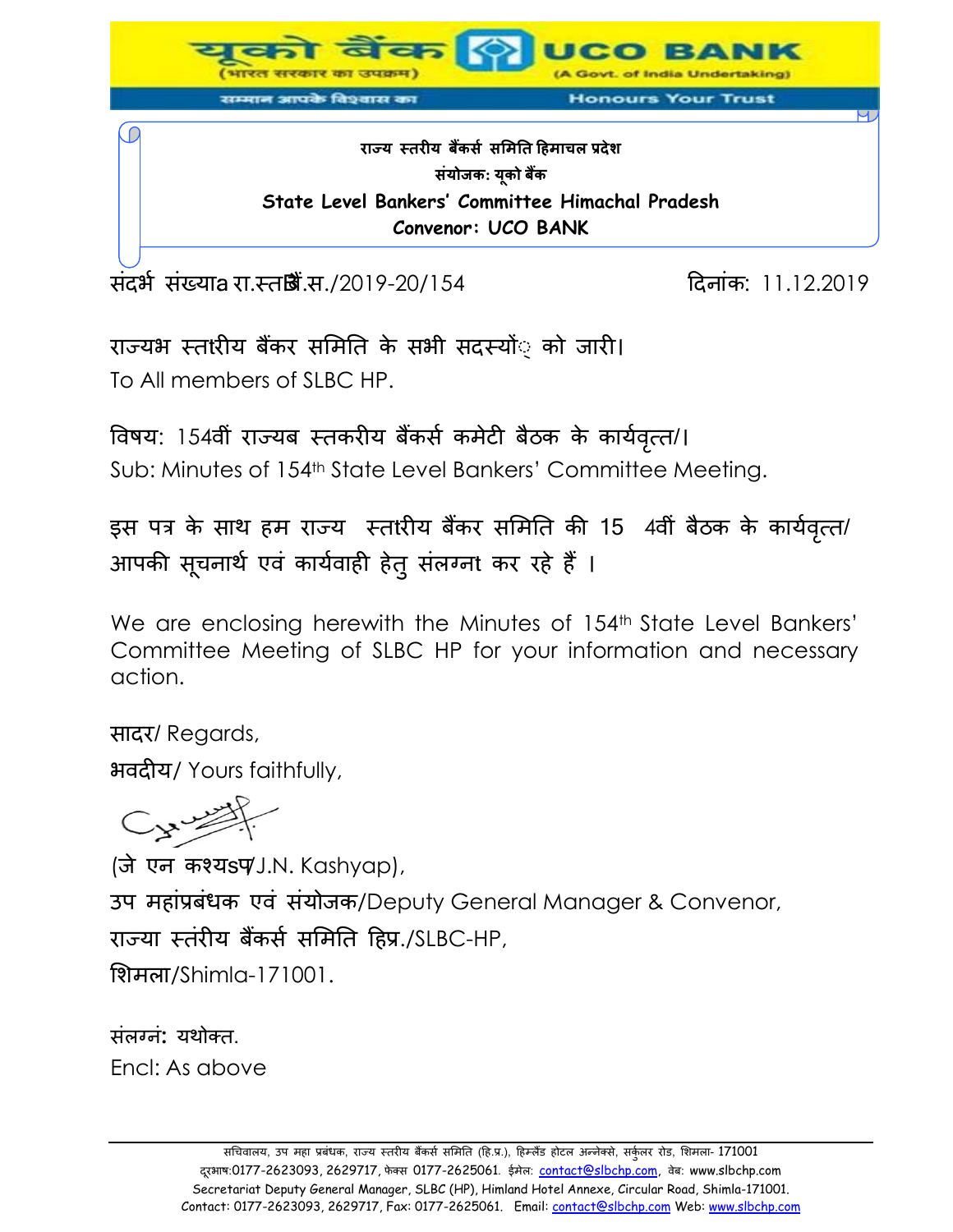

# **MINUTES OF 154th SLBC MEETING OF STATE LEVEL BANKERS' COMMITTEE – HIMACHAL PRADESH HELD ON 06.12.2019 IN REGENCY HALL, HOTEL HOLIDAY HOME, SHIMLA (H.P.)**

154<sup>th</sup> Meeting of State Level Bankers Committee- Himachal Pradesh was held on 6<sup>th</sup> December, 2019 to review the performance of banking sector in the State for the quarter ended September, 2019. Sh. Anil Kumar Khachi, IAS, Additional Chief Secretary (Finance) to the Govt. of Himachal Pradesh chaired the meeting. Sh. A.K. Goel, Managing Director & C.E.O., UCO Bank co-chaired the meeting. The list of participants herewith annexed (Annexure-I).

The meeting started with the permission of the Chair at 11.00 a.m. at the Regency Hall of Hotel Holiday Home, Shimla. The meeting commenced with Welcome Address delivered by Sh. J.N. Kashyap, Deputy General Manager & Convenor, SLBC UCO Bank. The Key Note Address was given by Sh. A.K.Goel, Managing Director & CEO, UCO Bank. The D.G.M. & Convenor extended warm welcome to distinguished dignitaries sitting on the Dias and Senior Bureaucrats/Executives from State Government Departments, Boards, Corporations, Banks, Insurance Companies and media persons present in the meeting.

#### **HIGHLIGHTS OF THE WELCOME ADDRESS DELIVERED BY SHRI J.N. KASHYAP, DGM & CONVENER, SLBC, HP.**

The Convener extended warm welcome to the dignitaries sitting on the dais viz.

- **Sh. Anil Kumar Khachi,** IAS, Additional Chief Secretary (Finance) to the Government of Himachal Pradesh. DGM & Convener, SLBC, UCO bank extended heartiest welcome & expressed gratitude towards Sh. Khachi for sparing valuable time to Chair the Meeting.
- **Sh. A.K. Goel**, MD & CEO, UCO Bank. The DGM extended warm welcome to MD & CEO on his participation in the meeting. The Convener expressed gratitude towards Sh. A.K. Goel on cochairing the meeting.
- **Sh. K.C. Anand,** General Manager (In-charge), Reserve Bank of India, Shimla. The Convener, SLBC extended warm welcome to GM (In-charge), RBI on his participation in the meeting and expressed gratitude for proactive participation, guidance and support by the team of RBI officials to the SLBC forum.
- **Sh. Nilay D. Kapoor,** Chief General Manager**,** NABARD. The DGM, UCO Bank extended warm welcome to CGM NABARD on his participation in the meeting and expressed gratitude for proactive support in rural credit and micro finance.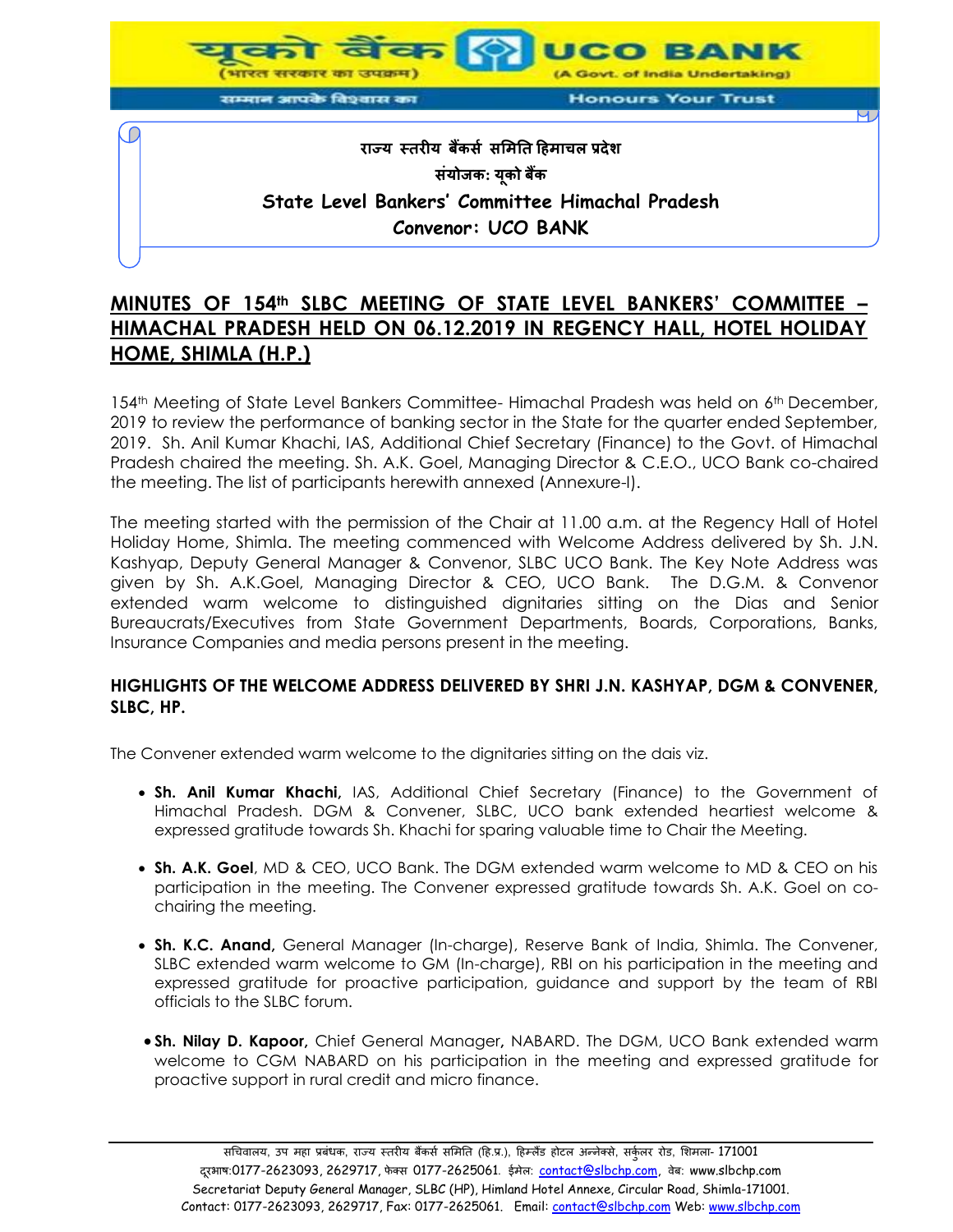

 $\cdot$  While welcoming the participants to the 154<sup>th</sup> SLBC meeting, Mr. Kashyap highlighted the major points of deliberation. Firstly, he brought to the attention of the House the issue of gap in premium remitted and data uploaded on the portal under Pradhan Mantri Fasal Bima Yojana. He urged the Bankers to pay due attention to the matter so as to avoid personal accountability and financial liability.

Mukhya Mantri Swavlamban Yojana, being the flagship scheme of the State Government, needs special thrust by the member Banks. He emphasized and requested the Controlling Heads of the Banks to ensure lowest pendency under the scheme and maximize sanctions by the next SLBC meeting.

Issue of non-receipt of interest subvention under NRLM was also highlighted by Mr. Kashyap, DGM & SLBC Convener in the House. He requested intervention from the State Govt. in the matter. He also requested the State Authorities to issue general instructions to the District Magistrates for expeditious disposal of cases where permission under SARFAESI Act for Police protection is sought by the Banks.

Mr. Kashyap brought to the attention of the stakeholders the modification to be done in the SLBC website. RBI has enforced to implement the new system of data capturing to ensure minimum manual intervention. The common format devised by RBI was sent to the Controlling Offices of the member Banks by RBI as well as by SLBC. He urged all the Banks to make necessary modifications in the database management system to enable direct uploading of data from back-end.

In his concluding remarks, Mr. Kashyap, DGM & Convener, SLBC requested the participants to proactively participate in the deliberations.

#### **HIGHLIGHTS OF THE KEY NOTE ADDRESS DELIVERED BY SHRI A.K. GOEL, MD & CEO, UCO BANK.**

The MD & CEO in his Key Note Address to the House highlighted the achievements of banking sector in Himachal Pradesh during the period ended September, 2019. Important points mentioned as below;

- $\triangleright$  Financial Inclusion is always on the priority agendas of the Government for attaining of inclusive growth in the State and campaigns under different financial inclusion schemes like PMJDY, PMSBY, PMJJBY and APY are launched from time to time.
- Pension Fund Regulatory and Development Authority of India (PFRDA) had launched a countrywide Campaign named "APY Citizen's Choice 2019" during the month of August and all the achievers in the State, viz., State Bank of India, UCO Bank and Kangra Central Cooperative Bank were felicitated by PFRDA in a function held on 19th November at New Delhi.
- Under agriculture financing, Kisan Credit Card is one of the flagship program and major thrust is on 100% saturation under the Scheme. Only 45% farmers have been covered in the State as of September 2019 and the need is to accelerate the pace of financing and ensure complete farmer coverage.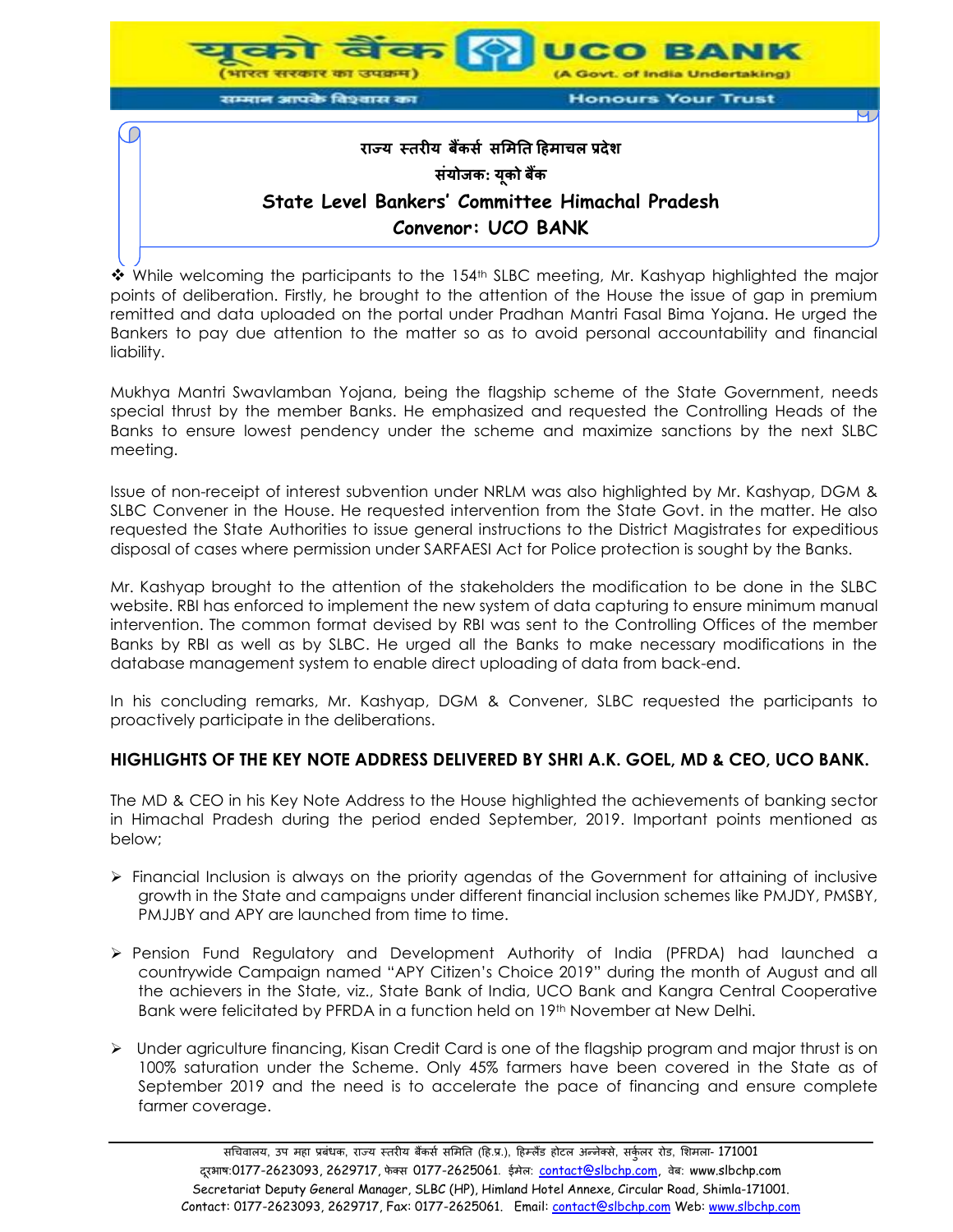

- While showing concern over increasing NPA ratio of state, MD & CEO emphasized on close monitoring of CDR which is at present 8.02% in the State.
- $\triangleright$  The Banking Business performance highlighted by MD & CEO, UCO Bank and important points mentioned as below;
	- Total banking Business has crossed Rs. 1.75 lakh Crore with Y-O-Y growth rate of 10.86% as of 30.09.2019.
	- Deposits have grown at Y-o-Y rate of 10.46% and total public deposits have crossed Rs. 1.23 lakh crores.
	- Advances have grown at Y-o-Y growth rate of 11.82% and crossed Rs. 52209 crores.
- $\triangleright$  Overall Credit Deposit Ratio (CDR) for the State stood at 42.41% which is below the National Parameter of 60%. In terms of District-wise CDR, the average CDR is 35.20% as of Sept, 2019 and seven Districts viz. Chamba, Bilaspur, Hamirpur, Kangra, Lahaul & Spiti, Mandi & Una have CDR below 40% which is matter of serious concern.
- Achievements under Annual Credit Plan (ACP) 2019-20 for period ended Sept, 2019 recorded at 128%. Fresh credit of Rs. 16143 crores were extended against the target set for Rs. 12654 crore. National Parameter set for Agriculture and Priority Sector has been surpassed by the Banks with achievement of 18.85% and 58.37%. Sh. Goel emphasised on banks for paying attention for credit expansion in the Agriculture sector and other segments of Priority Sector Advances in the current financial Year 2019-20.
- $\triangleright$  On the banking outreach as of Sept, 2019, the Co- Chairman informed that Banks have total Branch network of 2191 branches. In addition, banks have installed ATMs and present strength is 2053. The outreach of banking services in the State with per branch service of average population of nearly 3156 is quite good as compared to National average.
- > The growing NPA is a big issue before the House. The MD & CEO informed the house that at present NPA ratio is growing and reached to 7.26% in the State. In terms of financial outlay, total NPAs have grown to Rs. 3789.00 crores. The situation warrant vigorous follow-up and strengthening of Recovery efforts to curb down the stressed assets with banks.
- $\triangleright$  In his key note address, Mr. Goel, MD & CEO, UCO Bank mentioned the recent Customer Outreach Programmes and Investors Meets organised in the country in phases. Within the State, Customer Outreach Programmes were organised in 5 districts wherein 5419 applications were sanctioned by Banks amounting to Rs. 210 crores.
- Global Investors meet was held in the month of November, 2019 at Dharamshala, wherein 603 MOUs amounting to Rs. 92439 crores were signed in different sectors. He expressed that these initiatives will give a remarkable boost to the CD ratio in the State as well.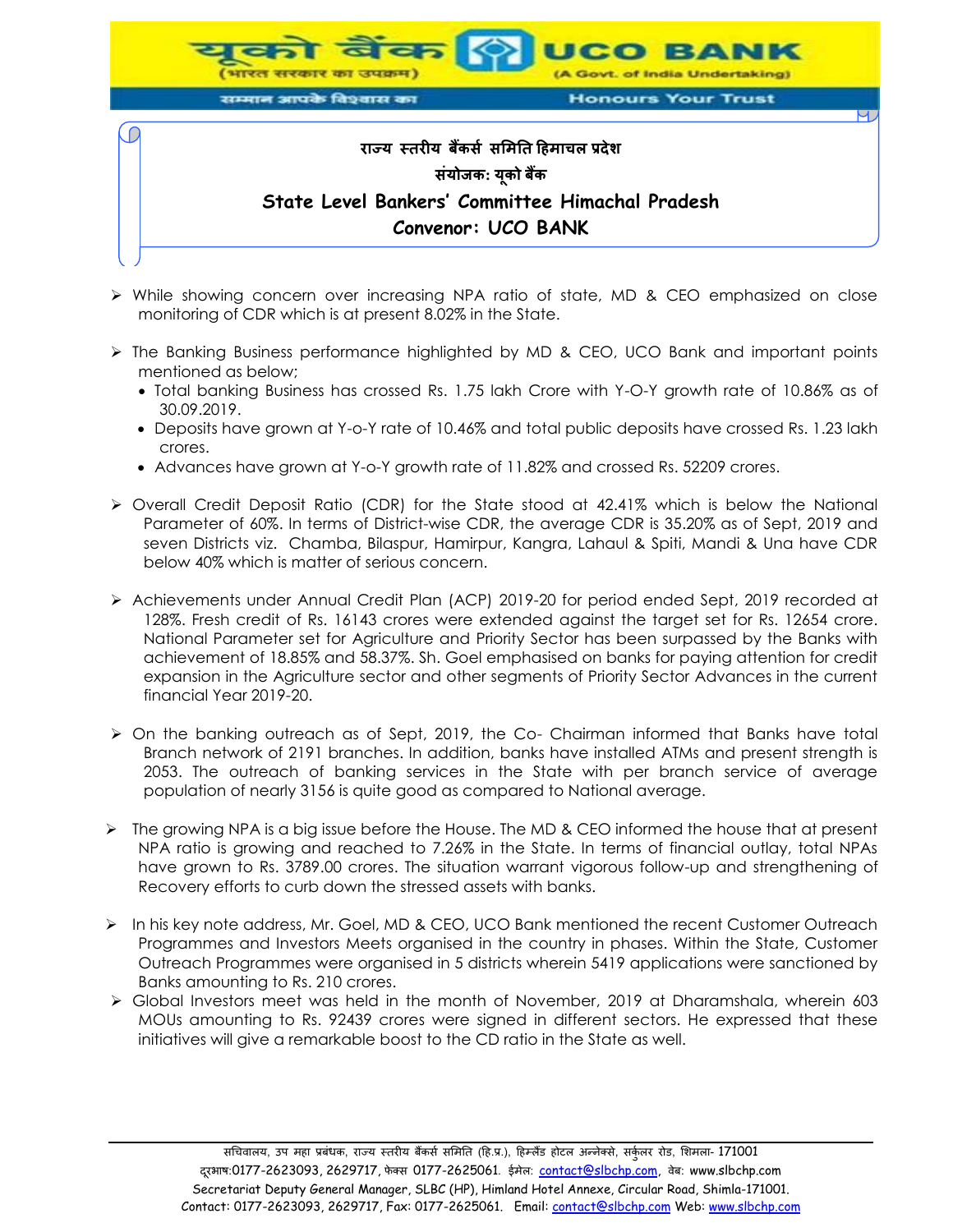

 $\triangleright$  Mr. Goel, MD & CEO, UCO Bank concluded the Key Note Address expressing gratitude to all the participants for sparing their valuable time. He extended best wishes for fruitful & conclusive deliberations on all agenda issues for the meeting.

#### **HIGHLIGHTS OF THE ADDRESS DELIVERED BY SHRI K.C. ANAND, GM (In-charge), RBI.**

Mr. K.C. Anand, GM In-charge, RBI, extended his warm welcome to the dignitaries sitting on the dais. While talking about the major issues, he first of all expressed his happiness on senior level participation and taking keen interest in Steering Committee Meeting by Controlling Heads of member Banks and Government. The deliberations shall lead to further improvements which is the ultimate objective of this forum.

Mr. Anand presented the commendable scenario of the State referring to the World Bank's Report of 2015 wherein HP State has been rated better in comparison to neighbouring States i.e. Punjab, Haryana and Uttarakhand in reference to Social and Human Development outcome by way of government investment in public services, Literacy rate, per capita income, life expectancy etc. He enjoined upon the Bankers to continue this success story and be a proud partner in this task. He expressed his satisfaction over the achievement of First Position in account opening under the Financial Inclusion Scheme covering one adult member in the family. He further desired a better quality under the PMJDY as the quantity aspect has been addressed. He referred a book written by Dr. Satish Verma titled "Rural Credit and Financial Benefits in Himachal" wherein eye-opening facts have been explained relating to financial benefits given by different Financial Institutions. I request that people should be brought out of the clutches of money lenders and Financial Institutions have to play a vital role in this direction.

While deliberating on vigilance aspect, he mentioned that HP State is the lowest corrupt State as per Transparency Index 2017. He also mentioned the programs being conducted by RBI for capacity building under MSME for stakeholders. In 8 Training Workshops around 300 officers have been trained so far which will improve the decision making quality of the officers thereby creating healthy asset quality free from NPAs.

The State Government has revised Industrial Policy by incorporating various benefits like reduction in stamp duty, transport subsidy for 5 years etc. which will be more helpful to entrepreneurs coming up through the MOUs recently entered into by the State Government. He also mentioned about the field level reports and feedback gathered through workshops in rural area and emphasized over the post credit hand holding by the Banks and their soft skills. He appreciated the working of a Branch Manager of HPGB wherein out of Rs.7.00 Crores advances portfolio only 1 account was NPA. Such officers should be made a "Role Model".

Referring to the SLBC Agenda, he expressed his satisfaction over identification of Hamirpur for Deepening of Digital System. Out of total 39 Districts identified all over the country, 8 are Aspirational Districts. Referring UCO Bank as Convenor SLBC, he wished that a District in the State be voluntarily identified for deepening of digital services. He requested SBI also to identify one district, being a large Bank, although they are having only two lead districts in the State. Coming to the point of ACP,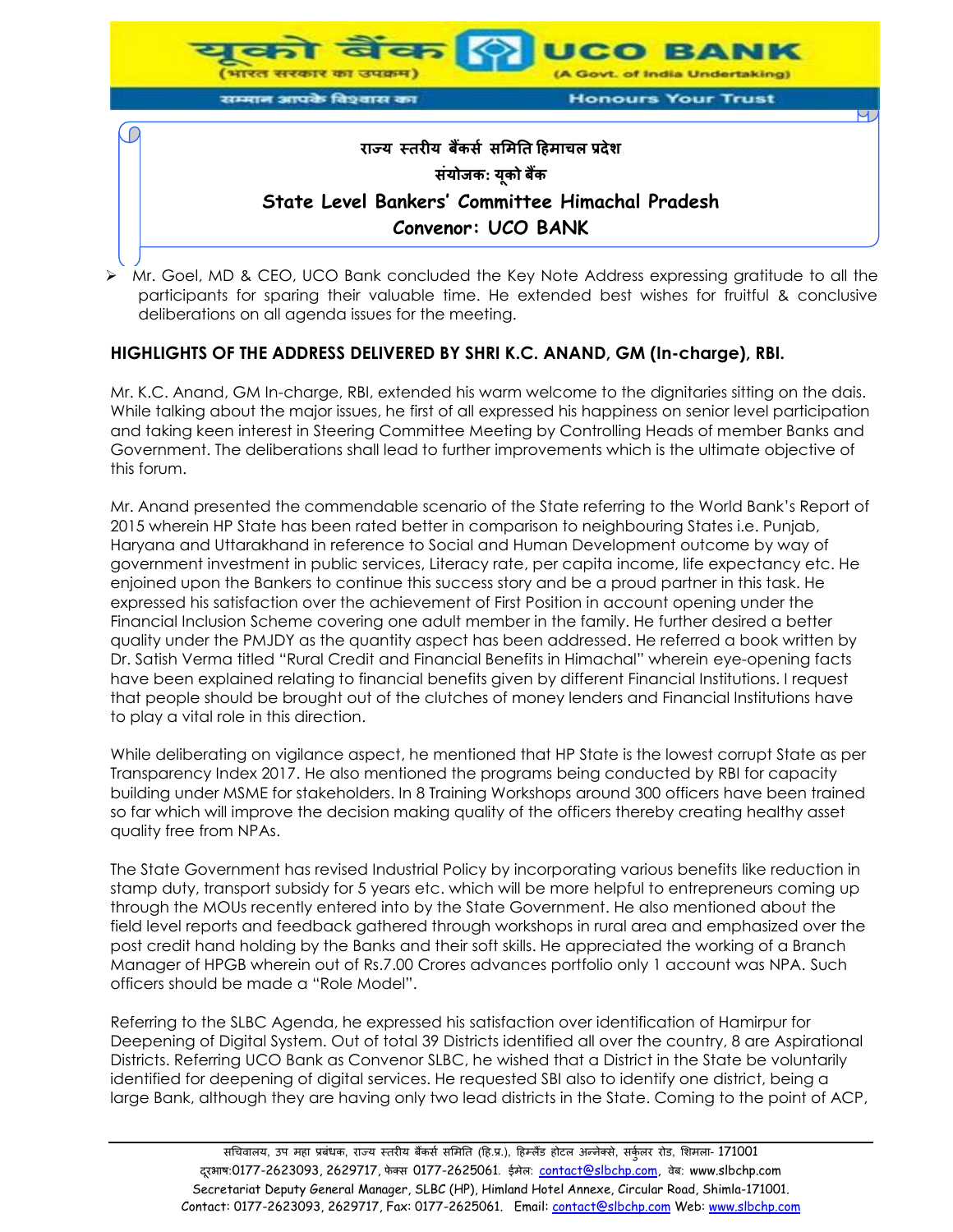

he expressed his displeasure over the large variation in achievements of the targets as in some sectors it is 200% to 300% but in some sectors it is as low as 10% to 20% which he attributed the main reason to the target fixation and allocation. He advised to take note of this aspect while preparing PLP for next year budgets.

He also desired to have a Special SLBC meeting by the next quarter, subject to the availability of the top Senior executives in which Honorable CM should be requested to participate. He highlighted the data hygiene factor and termed it a disturbing feature. He quoted few Banks who have reported higher figures to SLBC and lower figures to RBI. He requested to maintain the accuracy in data reporting, reasons should be found out and uniformity of data should be maintained irrespective of the forum and the loopholes should be plugged.

He referred an issue of withdrawal of cash at POS machines at merchant outlets which was deliberated in last SLBC also. He again requested the Lead Banks and other Private Sector Banks who are keen to spread their network; they can consider this proposal and conduct a study to explore possibility for the same and submit a report to SLBC and RBI. He appreciated the initiative of NABARD for Financial Literacy jingles being broadcasted through FM Radio, Doordarshan in Pradeshik Samachar bulletins covering rural segment of the people. He requested the Banks to spread this message through other FLCs also.

### **HIGHLIGHTS OF THE ADDRESS DELIVERED BY SHRI NILAY D. KAPOOR, CGM, NABARD.**

Mr.Nilay D. Kapoor, CGM NABARD, while addressing the House welcomed all dignitaries mentioning Mr.A.K.Khachi ACS Finance, Mr.A.K.Goel MD & CEO UCO Bank, Mr.Kashyap, DGM & Convenor SLBC, Mr.K.C.Anand, GM Incharge RBI and senior executives of all Banks, State Government etc. He expressed his pleasure over responsive working of senior bureaucrats and other Government Officials, RBI, SLBC convenor, other NGOs who are working in very interior and difficult areas of the State.

He expressed his pleasure optimistically on the experience had during the Investors' Meet held on 7<sup>th</sup> November, 2019, wherein NABARD also displayed their Stall. He assured that in this initiative of State Government, NABARD will provide further support through RIDF fund to develop infrastructure, however, they have already sanctioned the projects worth of Rs.400 Crores.

While referring to the 100% KCC Saturation, he laid emphasis on flexible, adequate and easy access to the farmers for credit availability to enable to achieve this dream. He referred the comments of Hon'ble Finance Minister to provide financial support to 10000 FPOs and mentioned that the NABARD has taken major initiative and already have provided support to 90 FPOs in the State in last two years but lot of efforts are needed to stabilize the same. He referred the support being provided by Agriculture and Horticulture Departments in collaboration with NABARD for their programs being conducted for capacity building.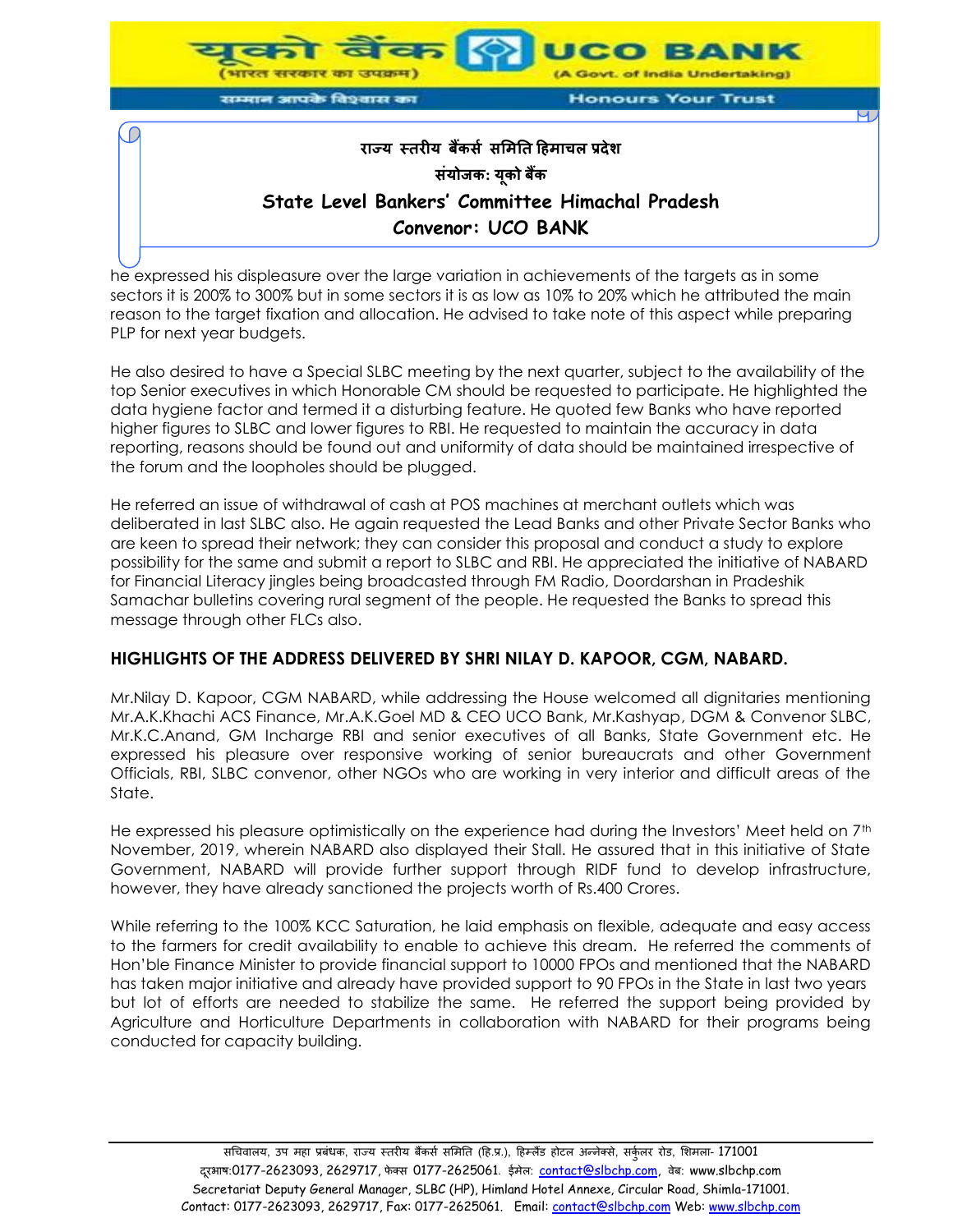

Regarding Digitalisation of SHGs, he mentioned that in 4 Districts NABARD has digitized 12000 SHGs in Kangra, Solan, Sirmour and Mandi wherein lot of support was provided by the Banks. In phase IV, they are going to launch the digitization process of SHGs in Chamba and Hamirpur Districts.

Agriculture Term Lending is also a major issue. In our State it is only 27% against the National Parameter of 40%. He emphasized the need to augment the Term Lending under Agriculture Sector. He referred to the provision of Rs.6000.00 being provided as a support for organizing the FLCs through which the message of digitalization are being spread to far flung areas of the State. He mentioned about jingles which shall continue to spread the message of digitalization. He mentioned that the FLC drive and initiative should not confine to account opening only; rather it should extend to other social security schemes covering maximum rural masses. He expressed satisfaction over the success of Udan Mela organized by NABARD wherein products made by SHG members were sold and appreciated the role played by HP State Cooperative Bank for providing online payment services wherein Rs.2.80 lakhs sale was recorded. He also requested to provide a space for NABARD SHG products in the shop at HP Secretariat. For the SHGs of Sirmour and Hamirpur Districts, he requested the Banks to come forward for financial assistance and requested the Banks to meet their requirements for production of Dangri and Loyia. He suggested that under the EDP program which is being run for two years, the NIFT Hamirpur students be given a project for getting design support for the traditional Loyia and requested Banks and SRLM to support such programs being run by SHGs.

He also referred to a Project which is being run by NABARD in Drought Prone District, Sirmour under the National Adaptation Fund for Climate Change and in a review by Government of India this Project was rated as a Best Project in India.

In the last he mentioned about the role played by HPGB for development JLGs and requested that the Small and Marginal Farmers should be covered as much as possible and financed under JLG Scheme.

#### **Discussion on Agenda Items**

Mr. P.K. Sharma, AGM Incharge, SLBC informed the House that agenda papers have been placed before the participants and the point-wise agenda issues are being taken up for deliberations by Power Point presentation. The proceedings of the meeting placed hereunder for record and further necessary action by stakeholders;

# **AGENDA ITEM NO.-1**

#### **CONFIRMATION OF MINUTES OF THE LAST SLBC MEETING HELD ON 24.09.2019**

Since no comments received from any quarter, the minutes of the  $153<sup>rd</sup>$  quarterly review meeting for quarter ended June, 2019 stands confirmed and adopted.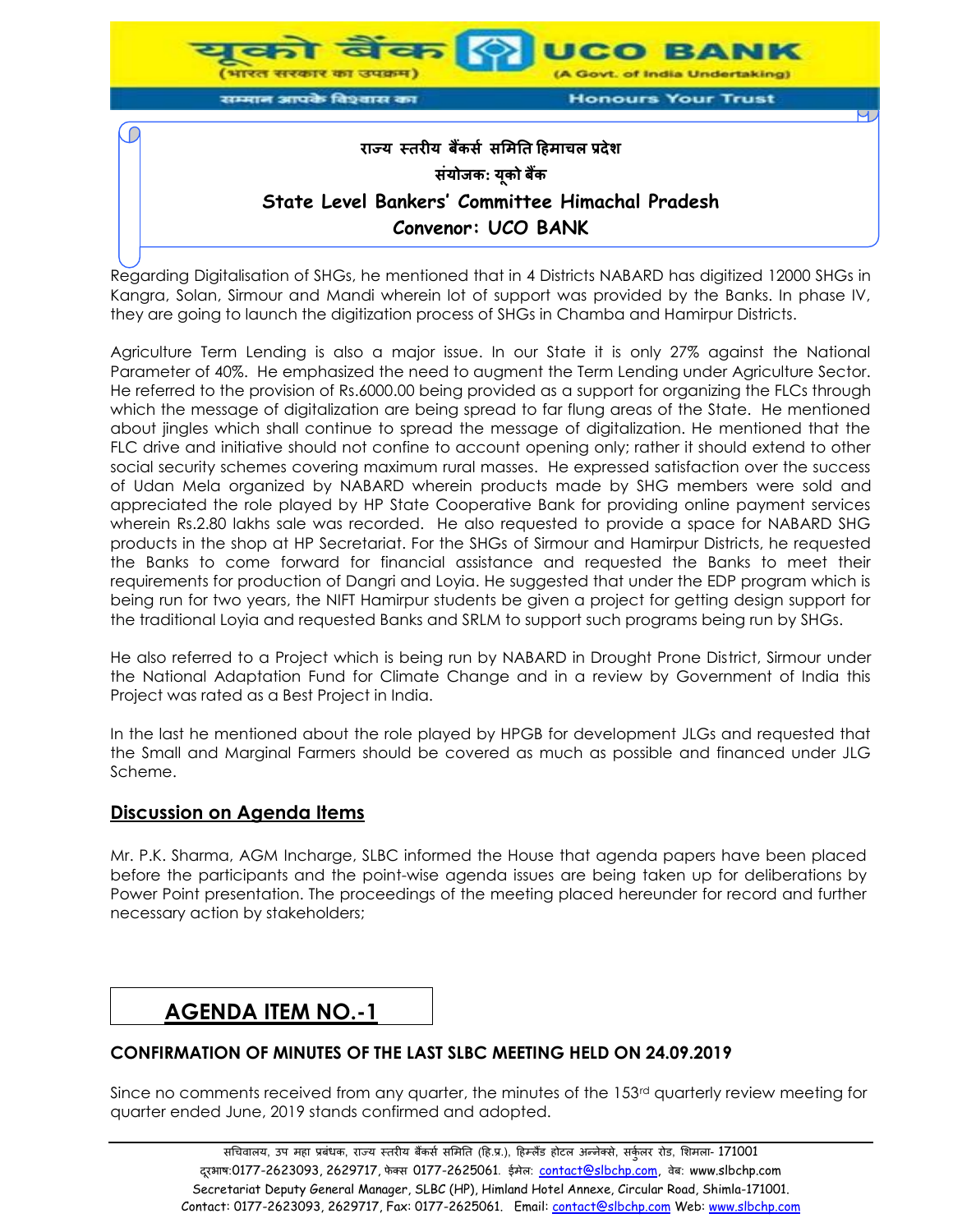**UCO BANK** (A Govt. of India Undertaking)

(भारत सरकार का उपक्रम) सम्मान आपके विश्वास का

C

**Honours Your Trust** 

#### ч

# **राज्य स्तरीय बैंकर्स र्मितत हििाचऱ प्रदेश र्ंयोजक: यूको बैंक State Level Bankers' Committee Himachal Pradesh Convenor: UCO BANK**

#### **Action Taken Report in respect to 153rd SLBC meeting:**

| S. No. | <b>Action Suggested</b>                                                                                                                                                                                                                                                                                                                                                                                                                                | <b>Action Taken</b>                                                                                                                                                                                                                                                                                                                                                                                                                                                                                                                                                                                                                             |
|--------|--------------------------------------------------------------------------------------------------------------------------------------------------------------------------------------------------------------------------------------------------------------------------------------------------------------------------------------------------------------------------------------------------------------------------------------------------------|-------------------------------------------------------------------------------------------------------------------------------------------------------------------------------------------------------------------------------------------------------------------------------------------------------------------------------------------------------------------------------------------------------------------------------------------------------------------------------------------------------------------------------------------------------------------------------------------------------------------------------------------------|
| 1.1    | Sub-committee on BC Model<br>The BC Model information received from<br>the Banks was submitted to PNB. The 2nd<br>meeting was held on 24.10.2019 at PNB<br>Regional Office and the BC model was<br>discussed and finalized.                                                                                                                                                                                                                            | Based on the observations of BC Models<br>of various banks, Punjab National Bank,<br>Convenor, BC sub-committee, drafted<br>a integrated BC model which shall be<br>adopted by all the Member banks. The<br>BC Model was shared with all the<br>Banks.<br>Since,<br>Member<br>bank<br>no<br>commented on the revised BC model<br>so the model stands adopted.<br>Mr. K.C. Anand, GM (In-charge), RBI<br>suggested that the Member Banks must<br>forward proposal of new BC model to<br>their respective Head Offices for the<br>approval at board level. Latest position<br>on the same must be placed in next<br>SLBC meeting.                 |
| 1.2    | Cases Eligible for Interest Subvention for<br><b>NRLM</b><br>Member Banks were instructed to upload<br>the eligible NRLM cases on the NRLM Bank<br>Linkage portal (daynrlmbl.ajeevika.gov.in)<br>by 31.12.2019 as there is no manual system<br>to claim subvention.<br>In the NRLM sub-committee meeting held<br>on 22.11.2019, it was highlighted that Banks<br>do not have log in access to the portal and<br>are not authorized to upload the data. | The State Deptt. Was requested that as<br>a one-time measure, the remaining<br>cases be taken up with the Ministry and<br>settled manually.<br>Representative<br>from<br><b>NRLM</b><br>Deptt.<br>Informed the House that Ministry of Rural<br>Development,<br>Govt.<br>of<br>India<br>is is<br>disbursing interest subvention in phase-<br>He also<br>asked the<br>wise manner.<br>member Banks to submit the list of<br>pending cases to the Deptt.<br>Mr. Khachi, ACS (Finance) advised the<br>Deptt. To take up the matter of pending<br>interest subvention at the national level<br>and ensure resolution of the same at<br>the earliest. |
| 1.3    | <b>Identification of Digital District</b>                                                                                                                                                                                                                                                                                                                                                                                                              | During the deliberations, LDM Hamirpur                                                                                                                                                                                                                                                                                                                                                                                                                                                                                                                                                                                                          |
|        | As per the guidelines of RBI and IBA, a                                                                                                                                                                                                                                                                                                                                                                                                                | was instructed to roll out a proper                                                                                                                                                                                                                                                                                                                                                                                                                                                                                                                                                                                                             |
|        | meeting of stakeholders was conducted on<br>16.10.2019 and Hamirpur was unanimously                                                                                                                                                                                                                                                                                                                                                                    | action plan for the same.                                                                                                                                                                                                                                                                                                                                                                                                                                                                                                                                                                                                                       |
|        | identified<br>for<br>Deepening<br>оf<br>Digital                                                                                                                                                                                                                                                                                                                                                                                                        | Also, Mr. Khachi opined that in addition                                                                                                                                                                                                                                                                                                                                                                                                                                                                                                                                                                                                        |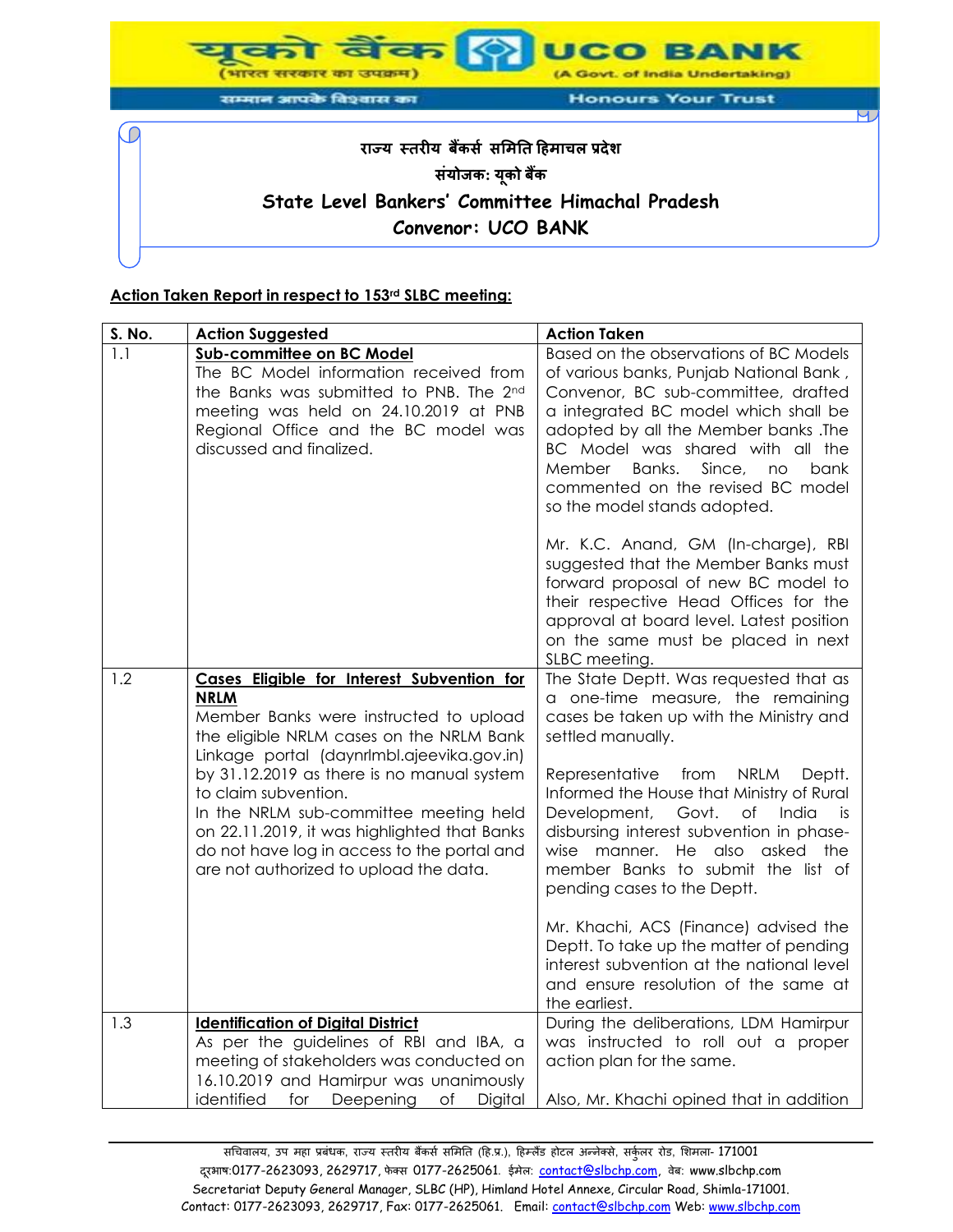(A Govt. of India Undertaking)

**JCO BANK** 

**Honours Your Trust** 

# **राज्य स्तरीय बैंकर्स र्मितत हििाचऱ प्रदेश र्ंयोजक: यूको बैंक State Level Bankers' Committee Himachal Pradesh Convenor: UCO BANK**

|     | Payments.<br>Minutes of the meeting were circulated on<br>19.10.2019 wherein stakeholders were<br>requested to initiate action as per their<br>jurisdiction so that Hamirpur shall be<br>digitally enabled within one year.   | to Hamirpur, SBI and UCO Bank, being<br>the major Banks in the State should<br>identify one more district each and<br>ensure that the identified district is<br>enabled digitally.                                                                                                                                                                                                                                                                                                                                                                                                                          |
|-----|-------------------------------------------------------------------------------------------------------------------------------------------------------------------------------------------------------------------------------|-------------------------------------------------------------------------------------------------------------------------------------------------------------------------------------------------------------------------------------------------------------------------------------------------------------------------------------------------------------------------------------------------------------------------------------------------------------------------------------------------------------------------------------------------------------------------------------------------------------|
|     |                                                                                                                                                                                                                               | SBI has been entrusted with district<br>Chamba which is also an aspirational<br>district and Solan is identified by UCO<br>Bank.                                                                                                                                                                                                                                                                                                                                                                                                                                                                            |
| 1.4 | Progress under e-Himbhoomi Portal<br>Information was sought from Director, Land<br>Records about the nomination of Nodal<br>Officers at district level via email dated<br>19.10.2019 followed by a reminder on<br>28.11.2019. | Representative from Deptt. Of Land<br>Records informed the House that the<br>District Revenue Officers have been<br>appointed as Nodal Officers.<br>A negative feedback was given by<br>LDMs<br>the<br>performance<br>of<br>on<br>eHimbhoomi portal.<br>The charge<br>creation records entered on the portal<br>remain<br>un-attended<br>and<br>finally<br>mortgage is created manually.<br>Mr. Khachi, ACS (Finance) expressed<br>that merely passing instructions is not<br>enough and proper follow-up<br>is is<br>required. Also, LDMs should discuss the<br>progress in the DLRC and DLCC<br>meetings. |

# **AGENDA ITEM NO.-2**

**FINANCIAL INCLUSION CAMPAIGN IN HIMACHAL** 

# **PRADESH- REVIEW FOR SEPTEMBER, 2019.**

# **Agenda 2.1: Progress under Pradhan Mantri Jan Dhan Yojana (PMJDY)**

The Agenda deliberations initiated with achievements under Pradhan Mantri Jan Dhan Yojana (PMJDY) in Himachal Pradesh. The highlights under PMJDY and other financial Inclusion initiatives in the State mentioned as below:

- Banks have total 12.89 lakh PMJDY accounts having amount Rs. 68133.32 lakhs as of September, 2019.
- Banks have issued nearly 10.59 lakh RuPay Debit Cards to the PMJDY account holders and thus covered more than 81% PMJDY account holders.
- There are 91766 zero balance A/Cs in the State under PMJDY.
- Overdraft facility has been availed in 35389 accounts amounting to Rs. 815.61 lakhs.

In this regard following Issues came up for deliberations in the House: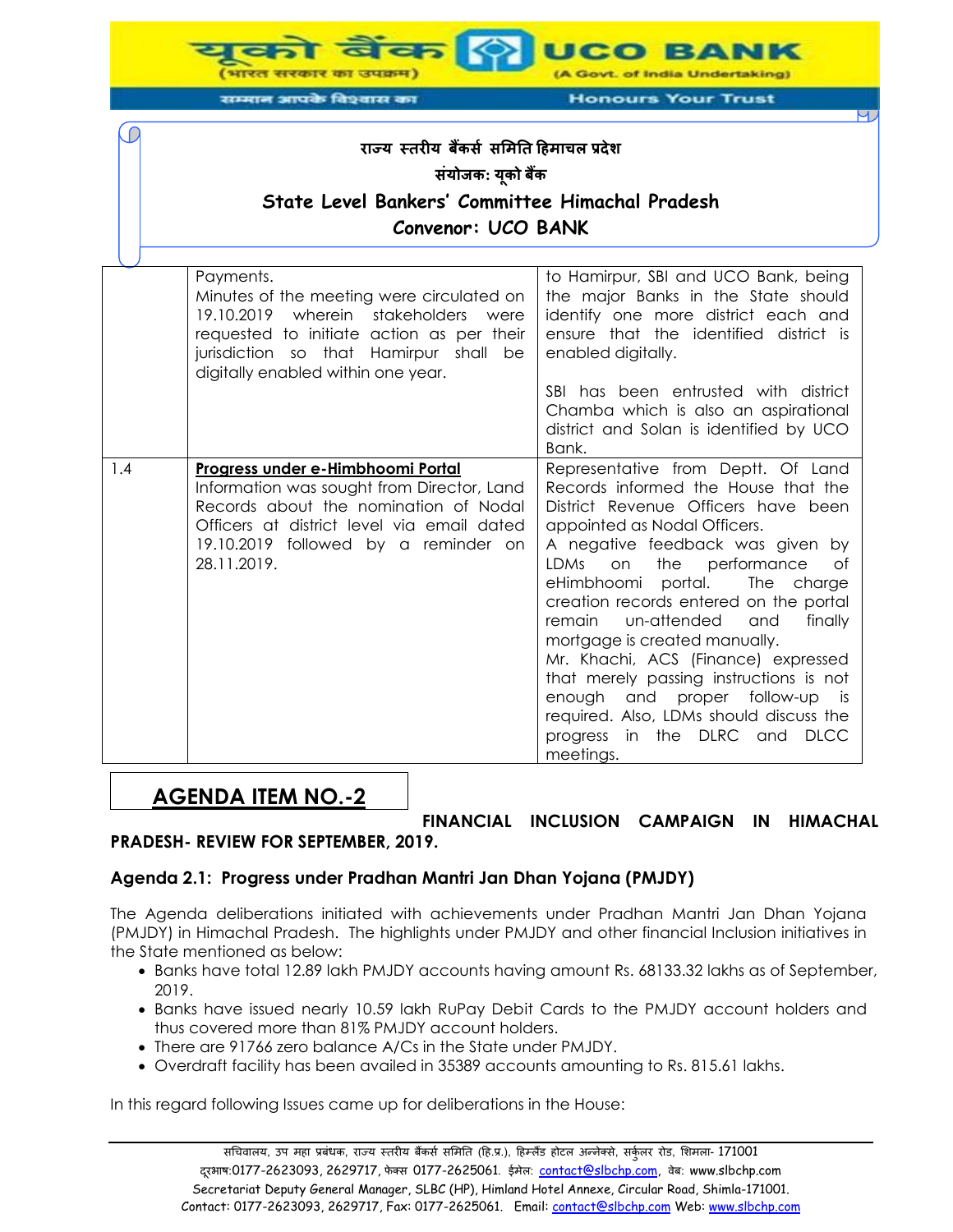

Mr. A.K. Goel, MD & CEO, UCO Bank advised the member Banks that the number of A/Cs in which OD facility is availed should be increased. Also, efforts should be made to reduce the number of zerobalance accounts under the Scheme.

### (**Action: All Member Banks)**

# **Agenda Item No-2.2: Social Security Schemes: (PMSBY/PMJJBY/APY)**

The performance of Banks under Social Security Insurance schemes viz. PMSBY and PMJJBY placed before the House. Banks have enrolled total 12.05 lakh under PMSBY and 3.41 Lakh account holders under PMJJBY up to end of September, 2019.

# **Insurance Claims settlement under Micro Insurance Schemes i.e. PMSBY & PMJJBY.**

**Pradhan Mantri Suraksha Bima Yojana (PMSBY):** Banks have enrolled nearly 12.05 lakh account holders under the Scheme. Under the Scheme, 579 account holders have benefitted with receipt of insurance claim to the nominees as on 05.11.2019.

**Pradhan Mantri Jeevan Jyoti Bima Yojana (PMJJBY):** Banks have enrolled more than 3.41 lakh account holders under this Annual life insurance scheme and nearly 1074 beneficiaries have been paid insurance Claim under the Scheme as on 05.11.2019.

Mr. Anil Kumar Khachi, ACS (Finance) instructed the Banks to increase the enrollments under PMJJBY and PMSBY scheme.

**Delay in settlement of Insurance claims**: 93 cases have been pending for more than 2 months under PMSBY scheme. Also, 27 cases have been pending under PMJJBY scheme for more than two months. Beneficiaries enrolled under both the above mentioned Micro Insurance schemes belong to low income groups and Banks need to ensure that necessary paper formalities are completed without any hassle and Insurance Companies to ensure that claims should not remain pending beyond two months.

Mr. Khachi, ACS (Finance) opined that insurance claims should be settled within 30 days without fail; else delay in settling of claims defeats the purpose of the scheme. He instructed the insurance companies to take up the matter of pending claims at their HO level and timely update the claim status on the pmjdy.gov.in/fiplan portal. He advised that Member Banks and Insurance Companies should work in tandem to resolve the claim pendency at the earliest.

### **(Action: Member Banks / LIC/ Oriental insurance Co.)**

Atal Pension Yojana (APY): Banks and Department of Post have enrolled around 1.66 lakh account holders under the Scheme till the end of September, 2019. House requested member banks to cover the eligible account holders in a camp mode.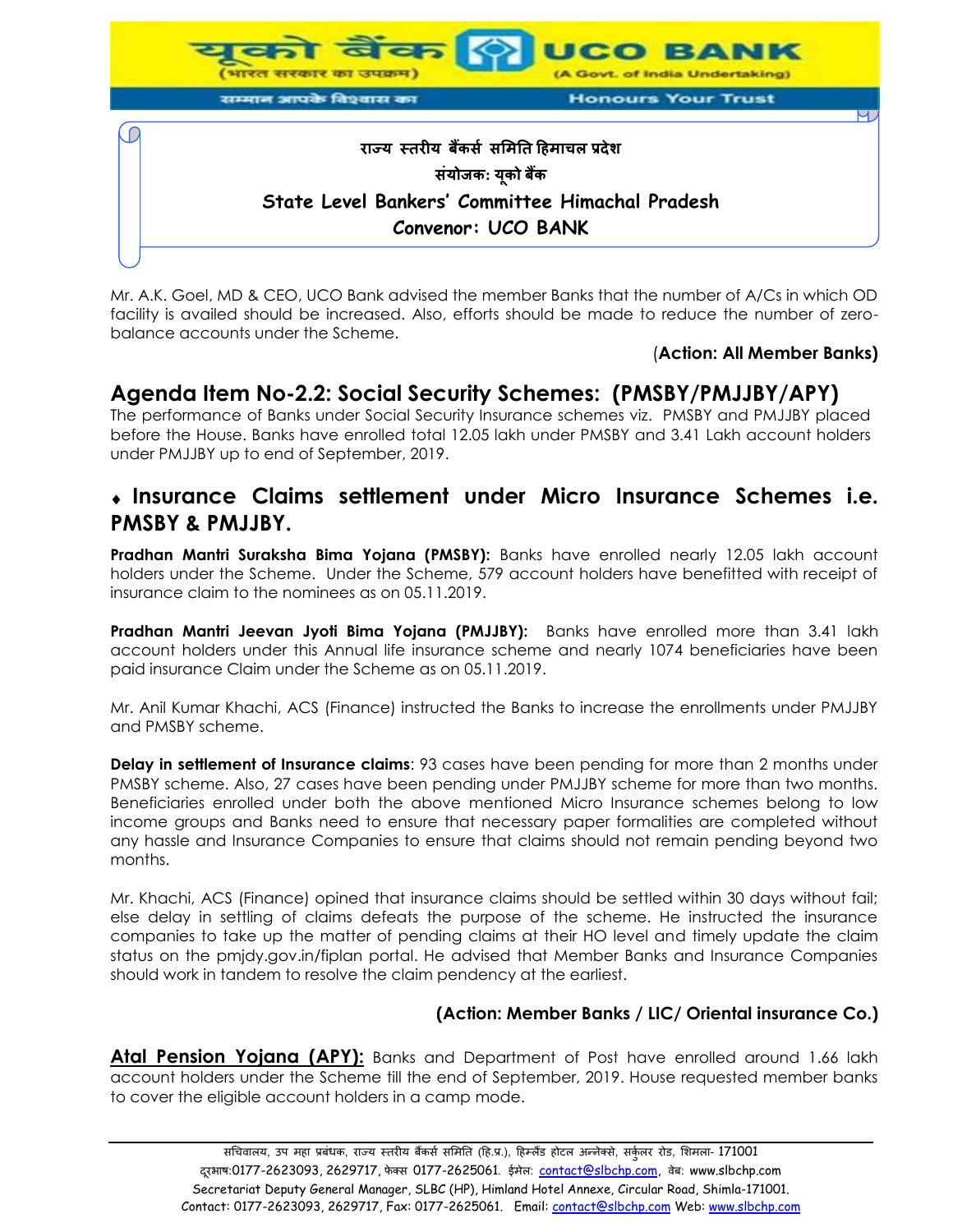

In the course of deliberation, it was highlighted that there is lack of clarity about how the cocontribution by State Govt. is credited to the beneficiary's account. Mr. Khachi advised SLBC to take up the matter with the Director Institutional Finance (DIF), H.P.Govt. and seek clarification about the process. Also, the detailed procedure to be circulated among the member Banks for information. MD & CEO, UCO Bank suggested that comparative data on APY should be presented before house so that deliberations on scheme can be conclusive.

## **(Action: All Member banks/ Department of Post in H.P./ Deptt. of Finance, H.P. Govt.)**

# **Agenda item No- 2.3: Financial literacy campaign in Himachal Pradesh**

Progress in financial literacy campaign held by Banks during the quarter ended September, 2019, placed before the House. RRBs/ Cooperative Banks have conducted 34 special camps in the State during the September, 2019 quarter for newly inducted people. In addition, 265 FL Camps were organized for Target groups covering farmers, SHGs, students, etc. Also, 247 special camps were organized for newly inducted people and 361 target group specific camps were organized by PSBs in the quarter ended September, 2019.

Apart from FLCs, Bank Branches in rural areas have organized financial literacy camps in their Service areas and total 2662 camps have been organized in the quarter ended September, 2019. General Manager RBI, urged the member banks to hold FLCs regularly and ensure that at least one FLC is organized by each rural branch once in a month.

Sh. Anil Kumar Khachi, Additional Chief Secretary (Finance) instructed that third party evaluation of progress of Financial Literacy Camps should be done. This will aid in analysis of impact of these camps on increasing financial literacy and inclusion in the State.

#### **(Action: All Member Banks/ SLBC Convener)**

# **2.5. Business Correspondent Agents ( BCAs) – Bank Mitras**:

As of 30.09.2019, banks have deployed total 4387 Bank Mitras in Himachal Pradesh. Out of these, 4081 are in active state and rest 306 Bank Mitras are inactive. Stress is to be given on activating all the BCs in the State.

#### **(Action: Member Banks)**

Mr. Anil Kumar Khachi, ACS (Finance) directed that the performance of member Banks should be monitored and reviewed against certain benchmarks. Analysis of progress with respect to standards under different parameters will provide a clear picture of where the State stands.

#### **(Action: SLBC H.P.)**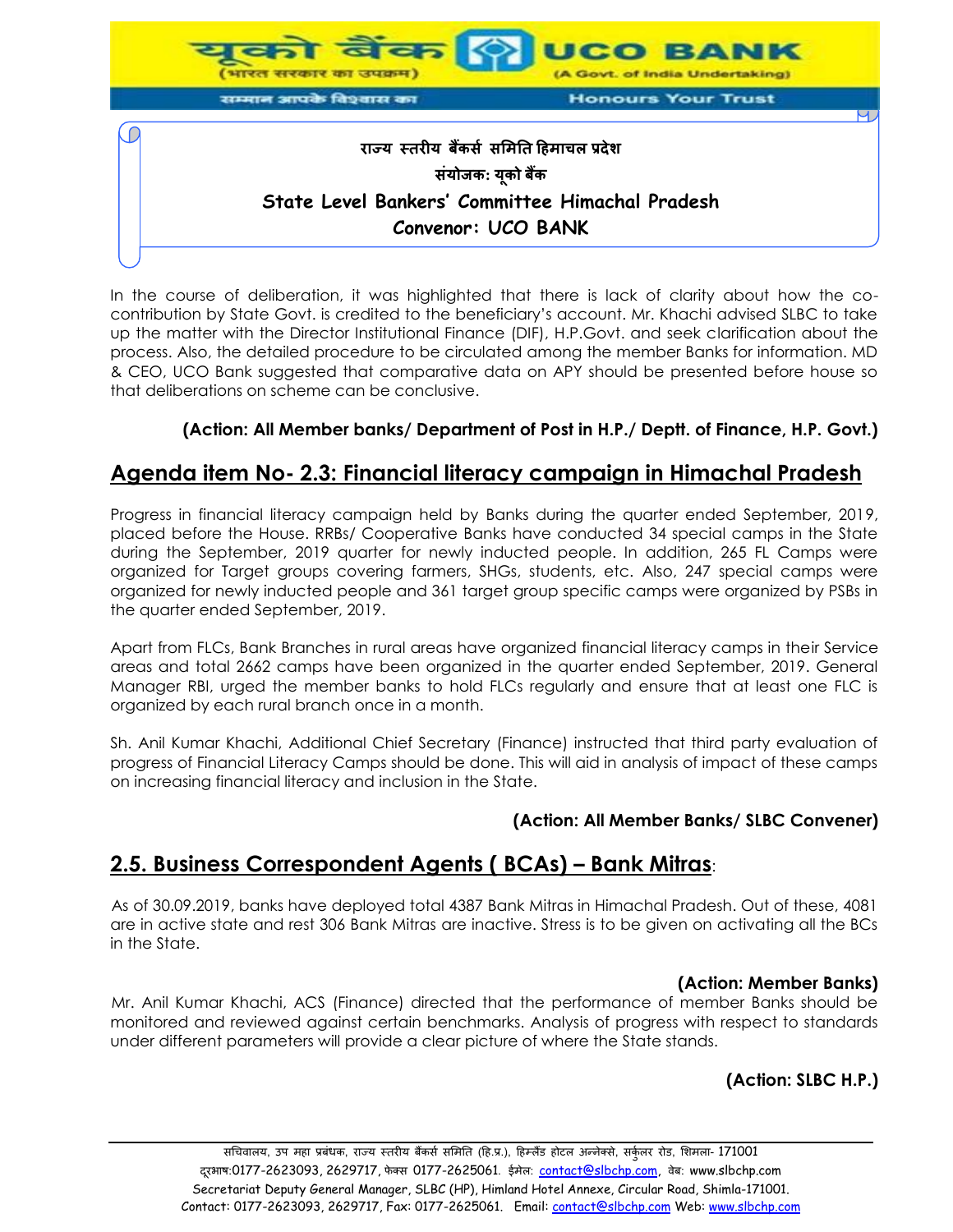

**Convenor: UCO BANK**

It was pointed out by General Manager, RBI that State Bank of India has repeated the same figures as in June quarter for all the parameters of BC operation viz. number of Credit and Debit transaction, amount of Credit and Debit transactions, amount of remuneration paid to BCA, etc. Similarly, BoB, BoI, Corporation Bank, Syndicate Bank, Indian Bank, PSB and AXIS Bank have not reported the complete information in respect of functioning BCs. Due to incomplete/wrong information supplied by the banks, the matter could not be reviewed in a meaningful manner. The State heads of all the concerned banks were advised to ascertain the reason for the same and apprise of the action taken report in this regard to SLBC. It was also decided to write to MD & CEOs of these banks if such callous approach is repeated in future. As regards reviewing the performance of BCs against certain benchmark, GM-in-Charge, RBI suggested SLBC to obtain the position of 3-4 neighbouring States which could be compared with Himachal Pradesh.

#### **(Action: Canara Bank, Oriental Bank of Commerce, State Bank of India, BOB, BOI, Corporation Bank, Syndicate Bank, Indian Bank, Axis Bank and SLBC HP)**

# **2.6: Pradhan Mantri Mudra Yojana (PMMY):**

The progress under PMMY placed before the House. Banks have financed more than 145838 Micro & Small Entrepreneurs under the scheme with amount outstanding of Rs. 2541.43 crores as of 30.09.2019.

The number of MUDRA Cards issued by banks are just 50188 as of 30.09.2019 and there is a need to issue Mudra Cards to the more loanees to give them the option of availing hassle free credit up to certain limit of the total credit limit extended under the scheme. All member banks requested to pay focused attention for issuance of MUDRA Cards.

Performance of Private Sector Banks under Mudra card issuance is very minimal. Mr. Anil Kumar Khachi, ACS (Finance) took a strict view on poor performance of Private Sector Banks under the scheme, particularly under issuance of Mudra cards and strongly instructed them to improve their progress.

### **(Action: Pvt. Sector Banks in HP)**

# **2.7: Standup India Scheme ( SUIS):**

The latest progress under the scheme placed before the House. Banks have sanctioned Rs. 3.15 crores to 14 new entrepreneurs up to quarter ended September 2019 in this financial year. Since inception total 657 women and 326 SC/ST new entrepreneurs have been financed by banks under the Scheme.

The Convenor requested member banks to update the latest status on the proposals received by Bank "On-line" on the Standup India portal on regular basis.

### **(Action: All Member Banks in HP)**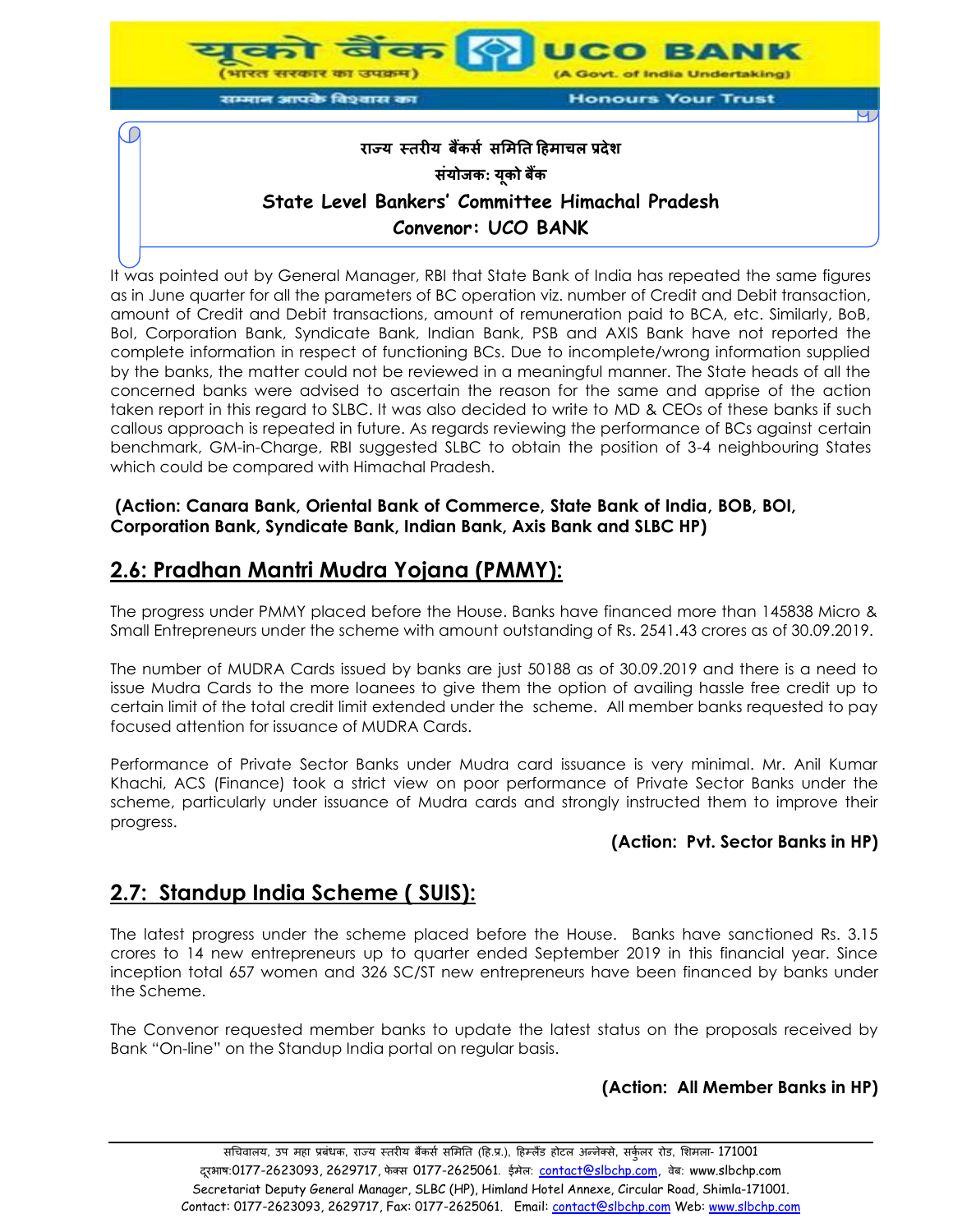

**Agenda item No-3: Review of Performance under major centrally** 

**sponsored Scheme for the quarter ended September, 2019.**

The progress under credit linked Government sponsored programmes / Schemes like NRLM, NULM, PMEGP, DEDS etc up to quarter ended September, 2019 reviewed by the House. In the scheme-wise review by the House, the important points mentioned as below;

## **Agenda 3.2: National Rural Livelihood Mission (NRLM) Scheme:**

Progress under the scheme reviewed in a Sub-Committee Meeting held on 22.11.2019 under the chairmanship of Deputy CEO, HPSRLM and attended by Member Banks and Implementing agency, HPSRLM.

 As per **latest progress** available on NRLM Bank linkages Portal, banks have disbursements of **Rs.27.87 crore to 2435 SHGs** up to 29.11.2019 for this financial year.

**Banks have 234 pending cases** as per position emerged in review meeting. Controlling Head of member banks to instruct their branches to adhere to time norms for disposal of sponsored cases and inform disposal of sponsored cases to sponsoring Agencies (BDO office in each block).

The proceedings of the subcommittee meeting held on 22.11.2019 placed before the house and the pendency under the Scheme were discussed. Mr. Khachi, ACS (Finance) expressed hope that the pendency will be resolved at the earliest and annual targets under the Scheme will be achieved.

Mr. Khachi advised all the member banks to submit the list of cases in which interest subvention has not yet been received so that the matter can be taken up with concerned department.

### **(Action: All Member Banks in HP)**

He advised the representative from NRLM department to take up the matter of pending interest subvention with the Ministry of Rural Development, Govt. of H.P. in their national level review meeting.

#### **(Action: HP SRLM)**

### **Agenda 3.3: National Urban Livelihood Mission (NULM):**

Progress under the scheme reviewed in a Sub- Committee Meeting held on 26<sup>th</sup> November, 2019 under the Chairmanship of Project Officer, NULM, H.P. and attended by Member Banks.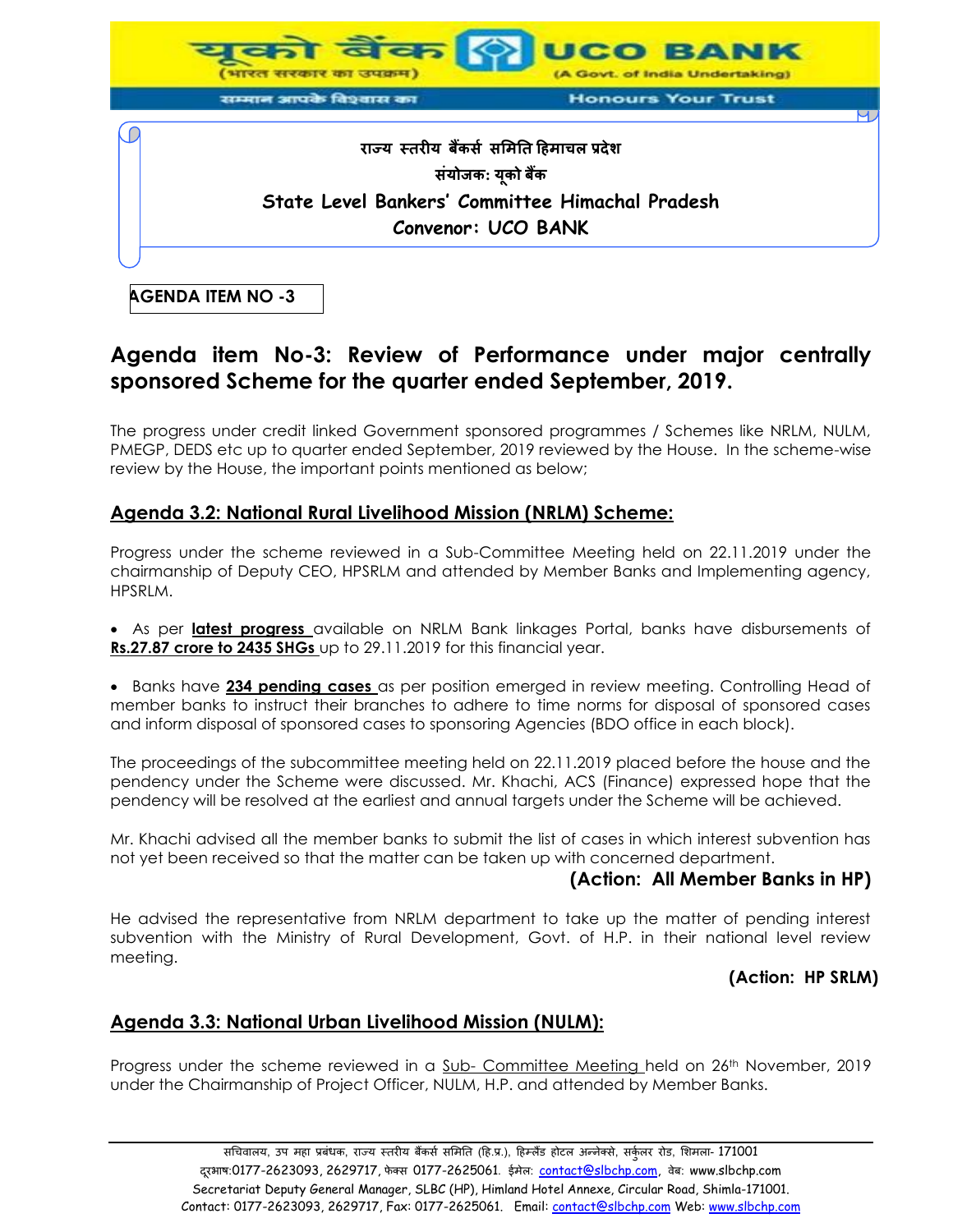

#### **HIGHLIGHTS:**

**As per latest progress as of 31<sup>st</sup> October, 2019**, banks have disbursements of Rs. 177.21 lakhs to 54 **individual beneficiaries and 51 SHGs**. Bank have converged 24 loan beneficiaries from Mudra scheme to provide benefit of interest subsidy.

 Banks have **51 pending cases** as per position emerged in review meeting. Bank-wise position placed before member banks in the House and Controlling Head of member banks have been requested to instruct their branches to adhere to time norms for disposal of sponsored cases and inform disposal of sponsored cases to sponsoring Agencies (ULBs).

The proceedings of the subcommittee meeting held on 26.11.2019 placed before the house.

## **(Action: All Member Banks/ NULM –UD Deptt.)**

### **Agenda Item no- 3.4: PRADHAN MANTRI EMPLOYMENT GENERATION PROGRAMME: (PMEGP)**

Progress under the scheme reviewed in a Sub-Committee Meeting held on 26<sup>th</sup> November, 2019 under the Chairmanship of Deputy Director KVIC with participation of officials from other implementing agencies (i.e. KVIB, DIC) and Member Banks.

- Progress up to period ended **30th September, 2019**, banks have disbursements of **Rs.37.72 crores to 719 entrepreneurs**.
- Banks have total **723 sponsored proposals pending** for disposal as position emerged in the review meeting of subcommittee held on 26<sup>th</sup> September, 2019. Member banks are requested to update the status of proposals online in the PMEGP Portal on regular basis.
- **Margin Money under PMEGP** is being granted to eligible entrepreneurs. Mr. Sanjeev Justa, Nodal Officer, KVIB informed the House that 193 cases of previous financial year are still pending where margin money involving Rs. 511.97 crore is yet to be claimed by the loan sanctioning bank. All member banks are requested to instruct their Bank branches to submit claim for margin money to implementing agencies as per procedure. Also, LDMs are advised to follow-up with the banks under their jurisdiction and sort out pending claims at the earliest.

### **(Action: All Member Banks/ KVIC/SLBC Convenor/LDMs)**

### **Dairy Entrepreneurship Development Scheme (DEDS):**

Progress under the DEDs scheme placed before the House. Banks have sanctioned **211 proposals involving amount of Rs. 427.18 lakhs** till quarter ended September, 2019.

## **(Action: All Member Banks in Himachal Pradesh)**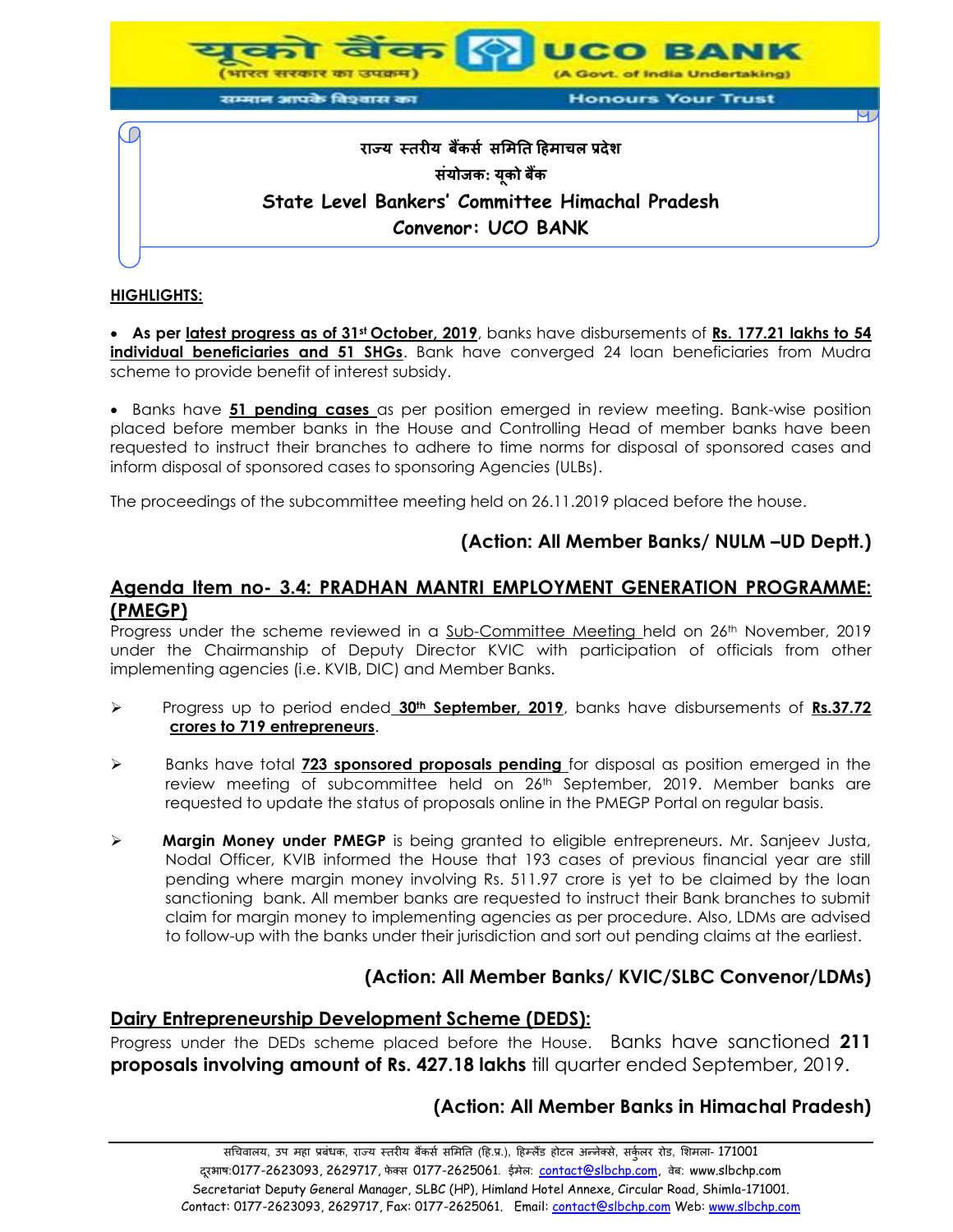

# **राज्य स्तरीय बैंकर्स र्मितत हििाचऱ प्रदेश र्ंयोजक: यूको बैंक State Level Bankers' Committee Himachal Pradesh Convenor: UCO BANK**

## **Pradhan Mantri Awas Yojana (Urban):**

Pradhan Mantri Awas Yojana (PMAY) – Housing for all (Urban) has been launched on all India basis w.e.f. 17.6.2016 and is operational in all the statutory towns and planning areas as notified with respect to the statutory town and planning and which surround the concerned municipal area.

- Credit linked subsidy component is being implemented as a Central Sector Scheme. Credit linked subsidy will be provided on home loans taken by eligible urban poor (EWS/LIG) for acquisition, construction of house.
- $\triangleright$  Banks have sanctioned 93 proposals amounting to Rs. 1132.98 lakhs during the FY 2019-20. Only fourteen banks namely Allahabad Bank, Andhra Bank, Bank of Baroda, Bank of India, Canara Bank, Indian Bank, Oriental Bank of Commerce, Punjab National Bank, State Bank of India, UCO Bank, Union Bank of India, HP State Cooperative Bank, South Indian Bank and H P Gramin bank have reported progress during the period ended September, 2019. Controlling Head of member banks are requested to monitor the progress under the scheme closely.

## **(Action: All Member Banks in HP)**

### **Mukhya Mantri Swavalamban Yojana (MMSY) - Credit linked Subsidy Scheme launched by State Government**

A review meeting held on 26.11.2019 with Member Banks at UCO Bank Zonal Office, Shimla under the Chairmanship of Deputy Director, Department of Industries to review the progress under review.

Banks have sanctioned total 715 cases under the MMSY Scheme up to 26.11.2019 and 756 cases are reported still pending with Member Banks.

Bank-wise pendency list is shared by Convener Bank with the Member Banks via email from time to time for timely disposal of cases under the Scheme. Controlling Heads of the Member Banks are advised to dispose of the pending cases in an expeditious manner.

Industries Department is also requested to provide the Branch-wise list of pending cases on regular interval so that monitoring and disposing of the pending cases can be done in a more effective manner.

Additional Chief Secretary (Finance) advised the SLBC to consolidate age-wise pendency under the Scheme and instructed the member Banks to **resolve pendency by 31.12.2019.** 

Mr. Sanjay Sharma, Deputy Director, Industries informed the House that MMSY portal will be made live by the end of this financial year, thus, digitizing the process. It will aid in effective monitoring of progress under the Scheme.

# **(Action: All Member Banks in HP/ Industries Deptt.)**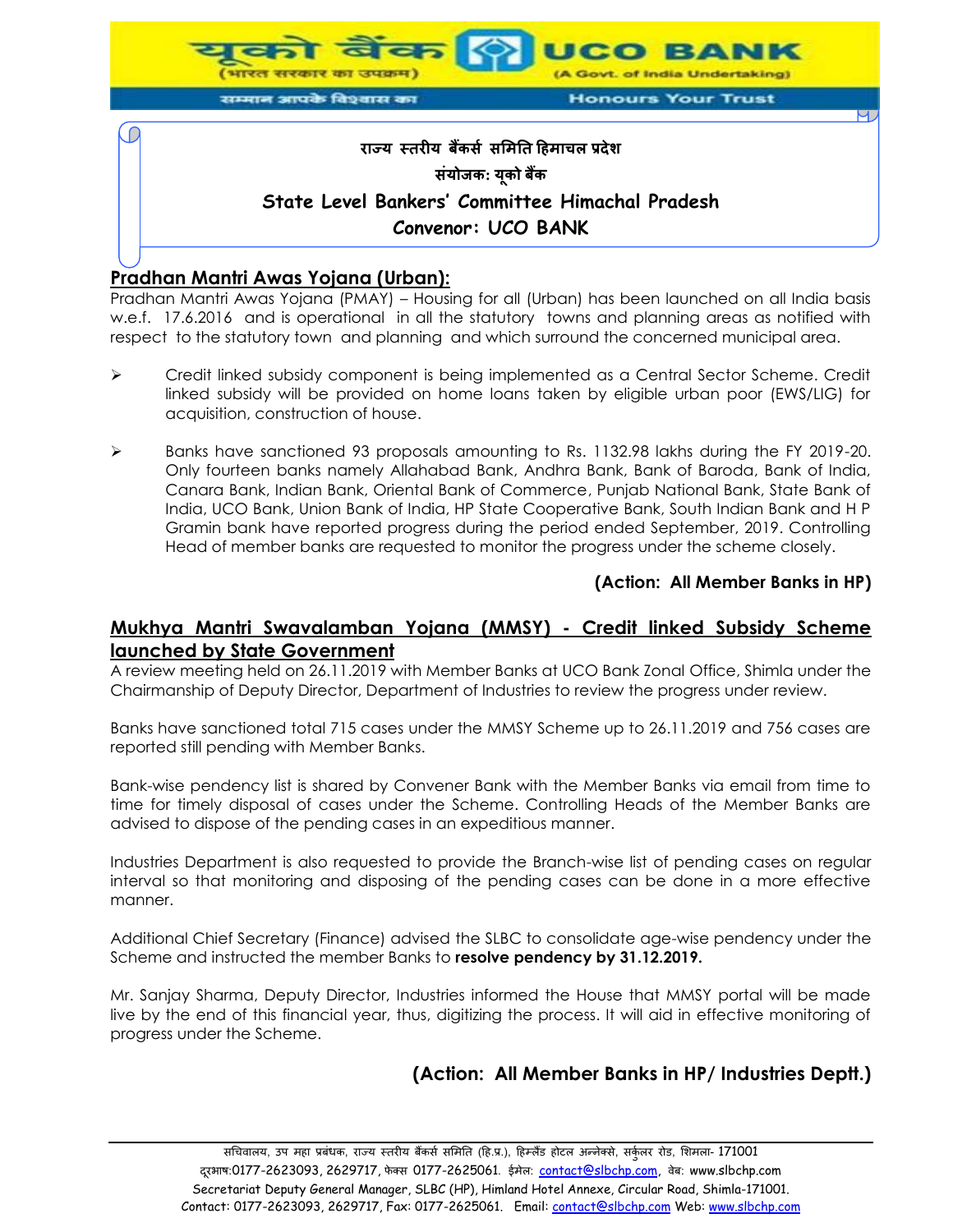

## **AGENDA ITEM NO.-4**

# **Agenda Item No-4: Performance under Annual Credit Plan (ACP) 2019- 20 – Period ended 30th September, 2019**

The achievement up to period ended  $30<sup>th</sup>$  September, 2019 under ACP 2019-20 mentioned in the agenda notes placed before the House. Banks have disbursed fresh loans to the tune of Rs. 16142.72 crore to more than 4.75 lakh new units.

The overall achievement against the target set for period ended September, 2019 recorded at 127.57%. The sub-sector wise achievements for period ended September, 2019 under ACP 2019-20 placed before the House – Priority sector advances - Rs. 12103.51 crores (108.72%); Non Priority sector advances- Rs. 4,039.21 crore (265.56%); Agriculture sector– Rs. 3645.34 crore (65.85%), MSME advances– Rs. 7,817.93 crore (205.75%).

In this regard following Issues came up for deliberations in the House:

a) Mr. Nilay D. Kapoor, CGM, NABARD highlighted that financing under agriculture term lending sector is not up to the mark and needs to be increased.

b) The House observed that achievement under Education loans is comparatively low, i.e. 38.64% (Rs. 64.35 crore) and Banks need to pay attention for credit expansion to these categories of Loans. All banks were requested to monitor the progress closely.

### **(Action: All Member Banks in HP)**

LDM Kangra raised the issue that internal targets of SBI have not been synchronized with ACP which was informed by representative of SBI during recently held DCC meeting at Kangra. He also pointed out absence of SBI representatives in most of BLBC meetings. Since SBI had confirmed synchronisation of bank's business plan with ACP to SLBC as required in terms of RBI instructions, the house noted the same with grave concern. GM, RBI advised representative of SBI to look in to the matter on priority and submit reply on the same to SLBC with a copy to RBI immediately. He also advised SBI to ascertain the reason for absence of SBI representatives in BLBC meetings and ensure their participation not only in Kangra but also in all other districts.

## **(Action: SBI)**

Mr. Khachi, ACS (Finance) took strong note of member Banks who have performed poorly under ACP 2019-20 and have failed to achieve allotted targets. He instructed that explanation be sought from the poor performing Banks and mail be sent to the MDs of these Banks under the signature of Mr. A.K. Goel, MD & CEO, UCO Bank.

**(Action: SLBC, HP)**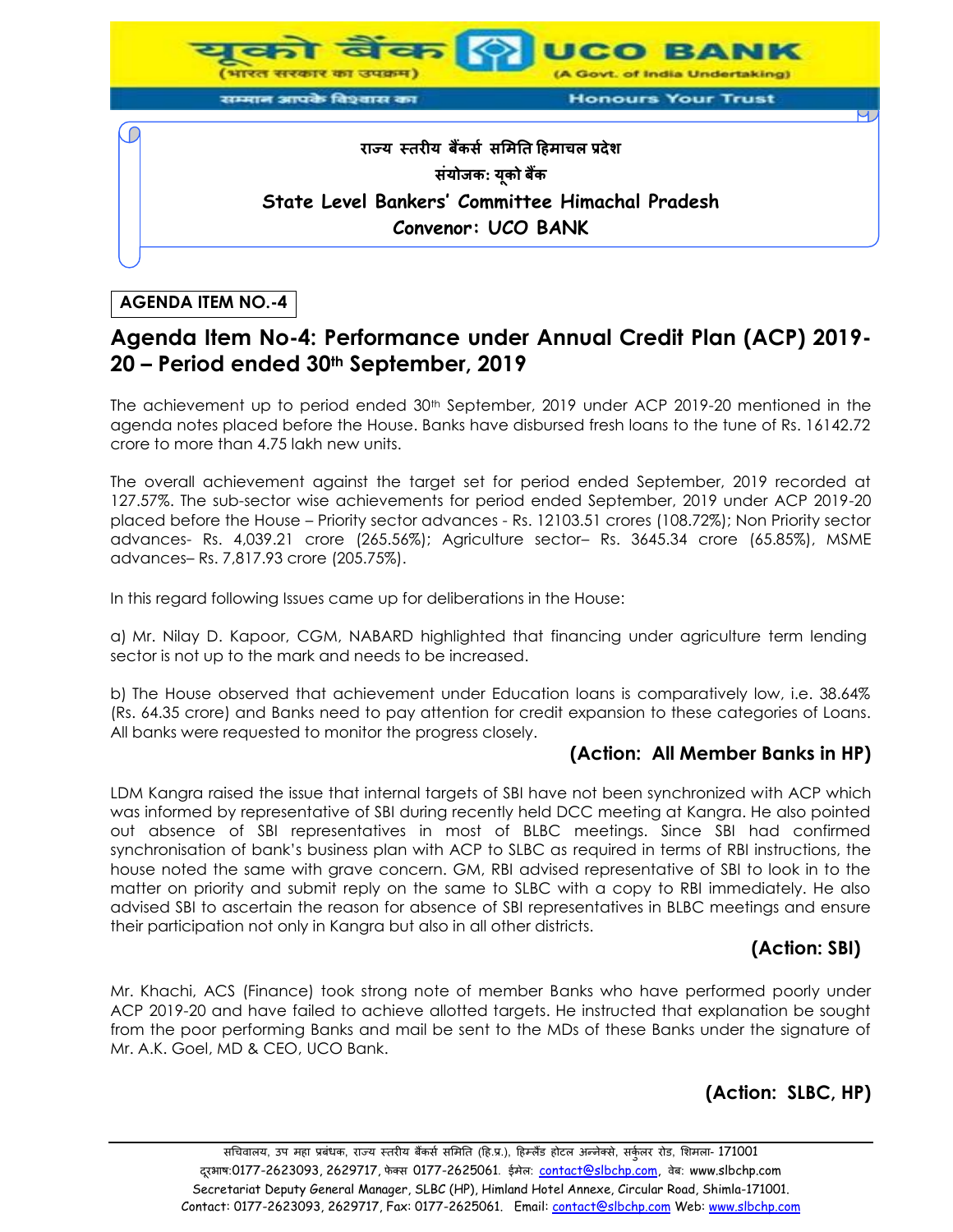

## **AGENDA ITEM NO. 5**

The overall Credit Deposit ratio (based on instructions from RBI) in the State stands at 44.33% as of 30th Sept, 2019 which is quite lower than the National Parameter of 60%.

Mr. Khachi while commenting on the low CD ratio in the State advised the member Banks to scout the proposals and MOUs signed during the recently concluded Global Investors' Meet and convert them into loans. He also instructed the LDMs to chase the investors at their level and contribute in increasing CD ratio of the State.

### **(Action: All Member Banks/LDMs in HP)**

### **AGENDA ITEM NO.6**

#### **Direct Benefit Transfer (DBT) Implementation in H.P.:**

Mr. Khachi, ACS (Finance) advised SLBC that quarter-wise analysis of DBT data should be done. Also, comparative data under different schemes should be presented. This will give better picture whether the amount transferred to beneficiaries under different schemes is increasing or decreasing and will help in analyzing the reasons for the same.

### **(Action: SLBC, HP)**

## **Implementation of Pradhan Mantri Fasal Bima Yojana for Kharif 2019 and Rabi 2019- 20 and Restructured Weather Based Crop Insurance Scheme (RWBCIS) for Kharif 2019 season in H.P.:**

Gap in farmer premium remitted and data uploaded on the portal by the Banks was deliberated in the meeting. Mr. Khachi strongly advised the member Banks to ensure that there should be no discrepancy between the data uploaded on the portal and the premium remitted by the Banks to avoid fixing of personal liability of erring Bank officials. ACS, finance, strongly reiterated that member banks must ensure that pendency on the crop insurance portal for the coming Rabi 2019-20 season should be kept to nil.

He instructed the Controlling Heads of all member Banks to follow-up with their branches and ensure premium remittance and data uploading on portal in a time-bound manner.

# **(Action: All Member Banks in HP)**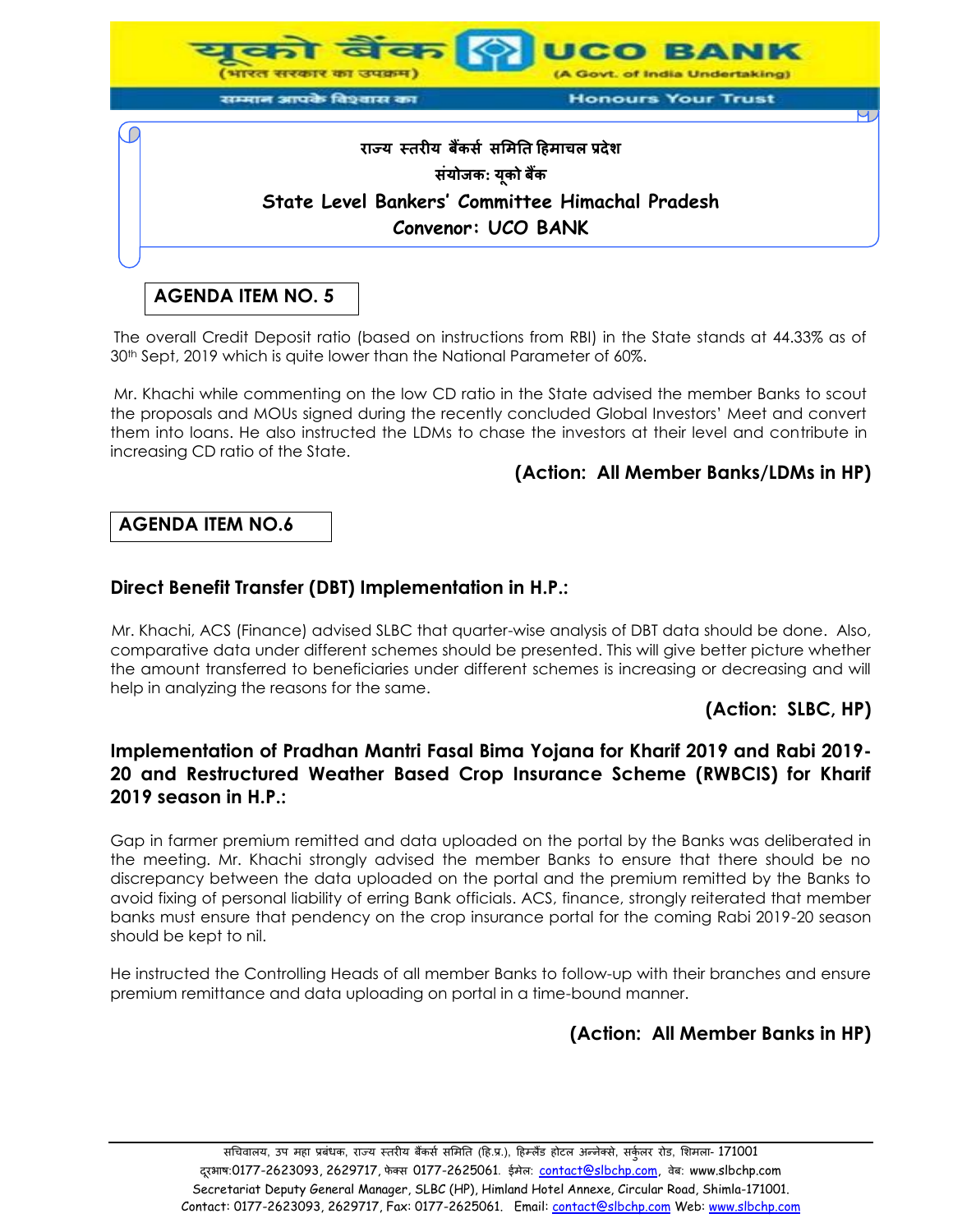

# **AGENDA ITEM NO.7**

NPA position under different sectors was discussed during the proceedings. NPA in Agriculture sector has reached 7.84% which is a serious cause of concern and reasons for the same should be analyzed. Also, there is a need to analyze the position of NPA under MUDRA scheme.

Also, DEDS scheme has a high percentage of NPA (16.16%) Deptt. of Animal Husbandry and NABARD needs to take notice of the same.

# **(Action: All Member Banks in HP, Deptt. of Animal Husbandry, NABARD)**

### **AGENDA ITEM NO.8**

# **AGENDA No-8: Review of Progress under Non-Sponsored Programmes in Himachal Pradesh -Quarter ended Sept, 2019**

### **Agenda item No-8.1: Financing under KCC Scheme:**

It was highlighted in the meeting that Chamba (29%) and Kangra (27%) district have the lowest farmer coverage under KCC scheme which is quite alarming. Efforts should be made to increase lending under KCC scheme (Crop and Animal Husbandry). KCC saturation camps are an effective way of achieving higher farmer coverage and should be taken seriously and not merely as a reporting measure.

GM, RBI expressed his concern over the low numbers of KCC (98) issued in respect of Animal Husbandry and Fisheries, which were made eligible under KCC during the year 2019. He advised all the banks to make more efforts in extending the facility to eligible borrowers.

## **(Action: All Member Banks/LDMs in HP)**

### **Agenda item No-8.2: Financing to Self Help Groups:**

Mr. Nilay D. Kapoor, CGM, NABARD brought to the notice of the House that the Banks should strive to improve Self Help Group- Bank Linkage. He highlighted that financing done is not up to the mark and lending should be increased in this sector.

## **(Action: All Member Banks in HP)**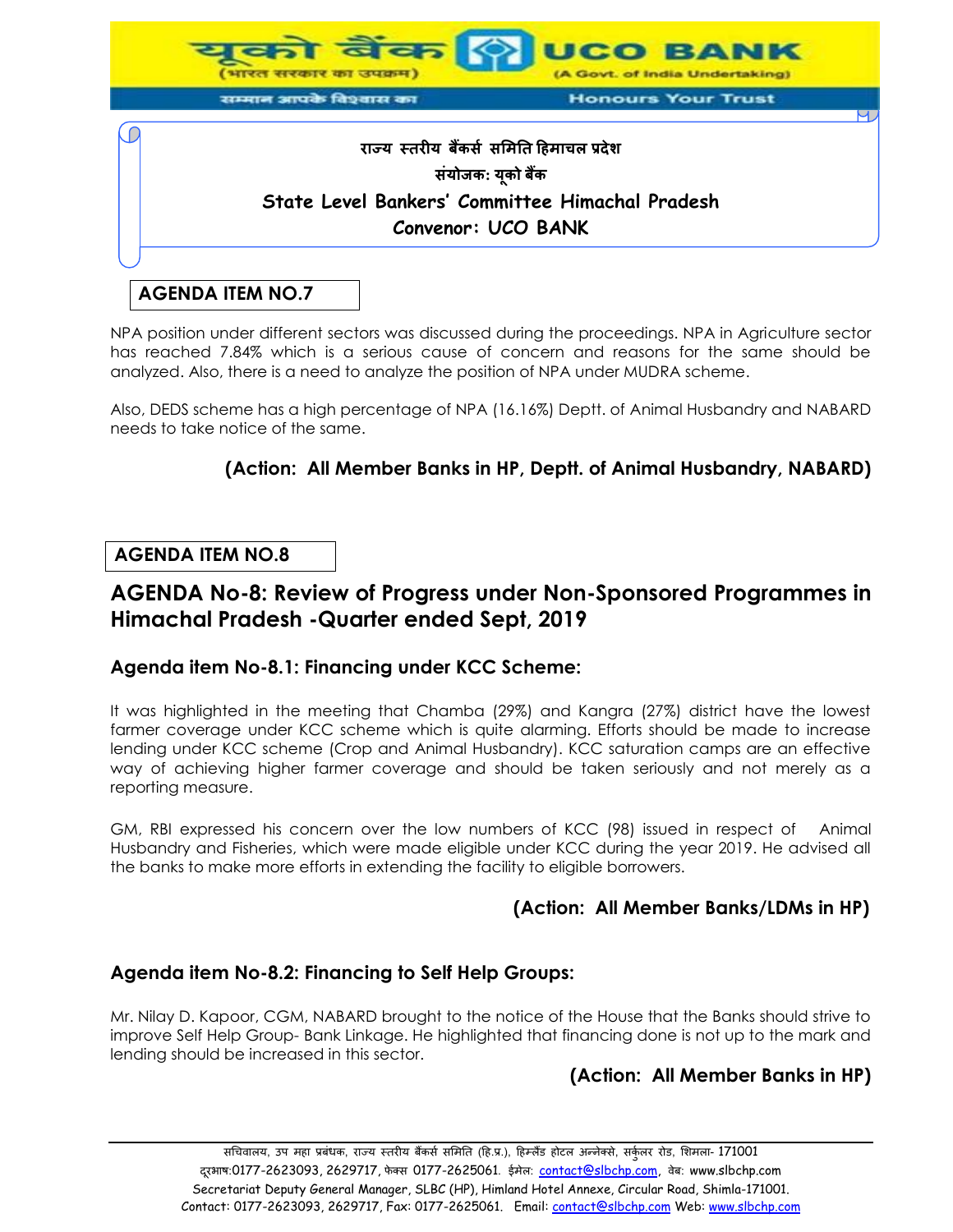

## **THE REGULAR AGENDA FOR THE MEETING CONCLUDED WITH PERMISSION OF CHAIR**.

Before concluding the 154<sup>th</sup> SLBC review meeting, worthy Chairman Mr. Anil Kumar Khachi, Additional Chief Secretary (Finance) to the Govt. of H.P. guided the House with his concluding remarks:

### **Concluding Address of Sh. Anil Kumar Khachi, Additional Chief Secretary (Finance) to the Government of Himachal Pradesh:**

While addressing the House after formal welcome to the dignitaries and all other participants, Mr. Khachi impressed upon all the stakeholders that when we have a meeting and collectively resolve and decide certain course of action we find in the next meeting that actually nothing has happened. If we had a problem it should be resolved and not remain as stand still.

He referred to the Investors' meet which has raised hopes for different kind of investments wherein the Banks will have to work in coordination with Industry Department which has received these proposals. I hope the proposals which shall be grounded will surely be for the benefit of the State and Banks as well. It will surely help to augment the CD Ratio and shall be for the advantage of the State and Banks.

He showed concern over the credit disbursement as the outstanding amount is not increasing in spite of whatever disbursements are made. On the data issue, he said that once in a quarter do we meet wherein there should not be a dispute on the data system. He forced up on the need to develop a system where minimal human intervention could be ensured to fetch the data as all the banks are technologically solid in terms of CBS and MIS system. He urged upon the Banks to lay their analytical hand on the data to check inconsistency so that when it is sent to SLBC it is purposeful because it is used to review and measure whether we are heading forward or reverse direction. He said that during the discussions in this House there should be no dispute on the issue of correctness of the data. This forum should have a broader and positive thinking and come up with innovative ideas so that everyone is gained with the suggestions.

He took a note of the suggestions for doubling of farmers' income and other development. He attracted the attention of Government Department towards the agenda note and suggestion and requested to come up with ideas. He said that Government is in the process of preparation of Annual Budget and desired suggestions and ideas from the members which are for the benefit of the all.

He emphasized that every participant who attends this Meeting is a Representative of his Department for the entire State and should never say that he is not aware of the issue because it belongs to some other District or Division as it is the sole responsibility of the person who is attending the meeting to know state of affairs of his Department. Everyone should come fully prepared with the agenda and broad information and policy matter should be known to him and never say that he will check it up or he is new to the department.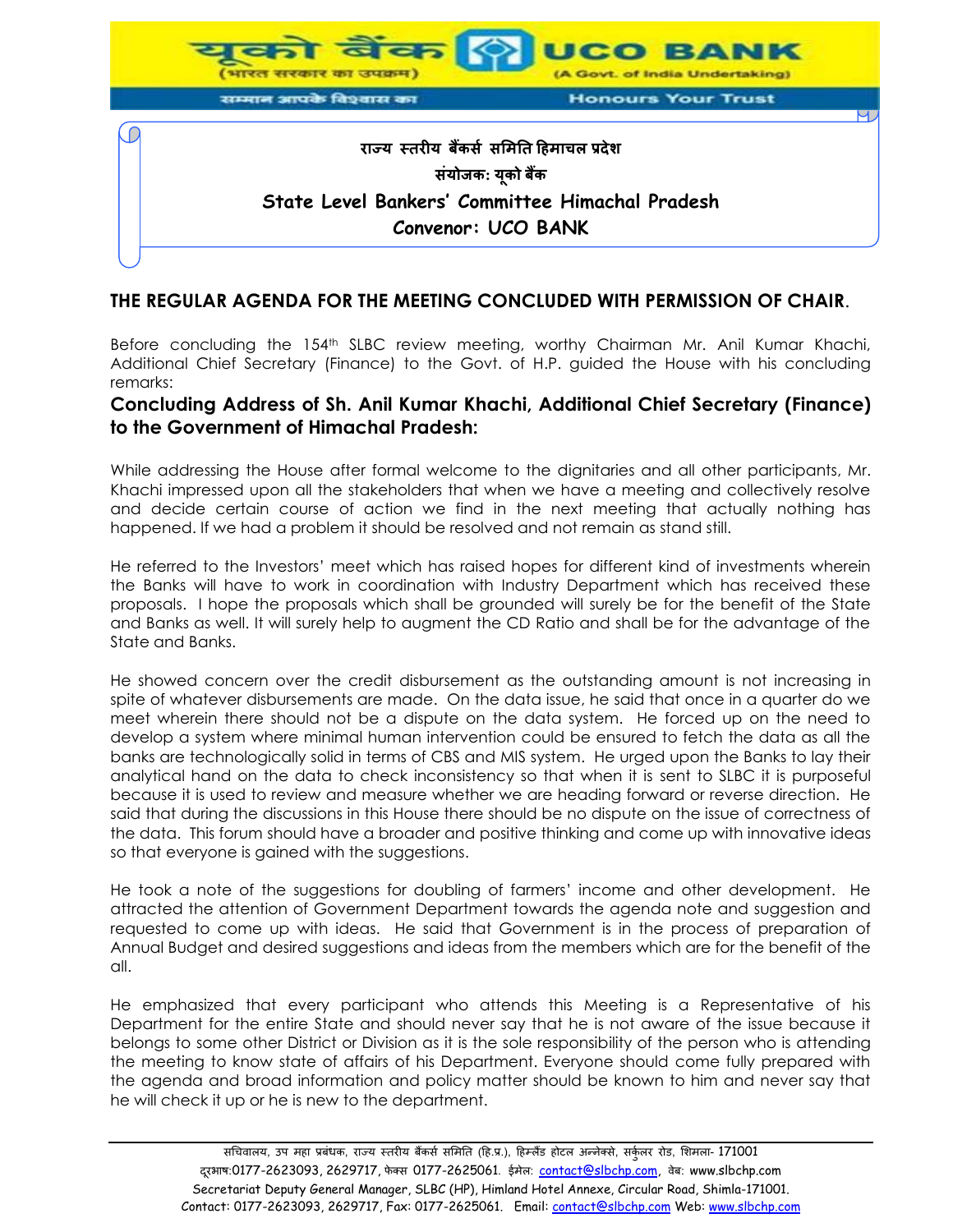

He thanked all the dignitaries sitting on the dais before summing up his address.

The meeting concluded with vote of thanks extended by Sh. R.C. Dadhwal, Chief Manager, UCO Bank expressing heartiest thanks to all the dignitaries and other participants for sparing their valuable time and for their proactive participation. He assured the August House that all action points emerged in the meeting will be implemented effectively in a time bound manner.

----------------------------------oxo-------------------------------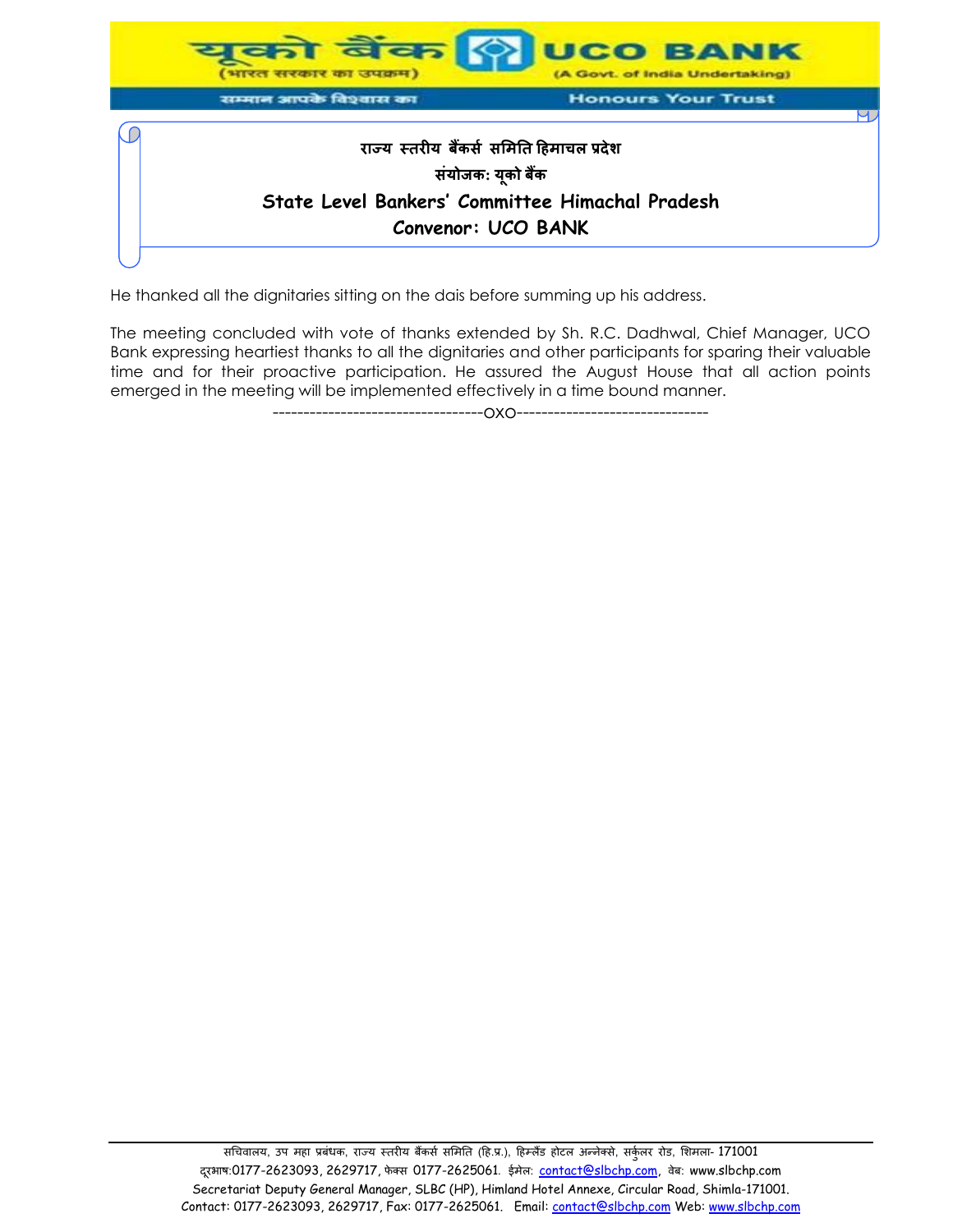**Honours Your Trust** 

**UCO BANK** (A Govt. of India Undertaking)

**राज्य स्तरीय बैंकर्स र्मितत हििाचऱ प्रदेश र्ंयोजक: यूको बैंक State Level Bankers' Committee Himachal Pradesh Convenor: UCO BANK**

# **154th STATE LEVEL BANKERS' COMMITTEE MEETING OF HIMACHAL PRADESH HELD ON 6th DECEMBER, 2019 AT REGENCY HALL, HOTEL HOLIDAY HOME, SHIMLA. (Annexure 1)**

# **LIST OF PARTICIPANTS**

| Chairman: | Sh. Anil Kumar Khachi, IAS                                        |
|-----------|-------------------------------------------------------------------|
|           | Additional Chief Secretary (Finance)<br>Govt. of Himachal Pradesh |

**II. Co- Chairman : Sh. A.K. Goel** Managing Director & CEO UCO Bank

सम्मान आपके विश्वास का

**III. Convenor SLBC: Sh. J.N. Kashyap** Deputy General Manager & Convenor SLBC HP, UCO Bank

# **IV. Government of Himachal Pradesh & Related Agencies:**

 **SARVASHRI:**

|                | Vinod Thakur           | Joint Secretary, Law Deptt.                   |
|----------------|------------------------|-----------------------------------------------|
| $\overline{2}$ | Dr. Onkar Singh Thakur | Deputy Director, Women & Child Dev. Deptt.    |
| 3              | Dr. Raksh Paul         | Joint Director, Agriculture Department        |
| 4              | Sushma Watts           | Additional Director, Deptt. of Land Records   |
| 5              | S.K. Bhardwai          | Dy. Controller, Directorate of Food and Civil |
|                |                        | Supplies                                      |
| 6              | Sudhir Katoch          | Jt. Registrar, O/o Resistrar Coop. Societies  |
|                | Mange Ram              | Director, KVIC                                |
| 8              | Sanjay Sharma          | Dy. Director, Industries                      |
| 9              | Dr. Ajay Raghuvanshi   | Horticulture Development Officer              |
| 10             | H.S. Chauhan           | Distt. Welfare Officer, ESOMSA                |
| 11             | Pankaj Sharma          | Dy. Manager, Deptt. of IT                     |
| 12             | Udayan Dua             | Manager (In-charge), SIDBI                    |
| 13             | Rajendra Chauhan       | Project Officer, Deptt. of Urban Development  |
| 4              | Sanjeev Justa          | Nodal Officer, HPKVIB, Shimla                 |
| 15             | Sachin Kumar           | Project Manager, UIDAI                        |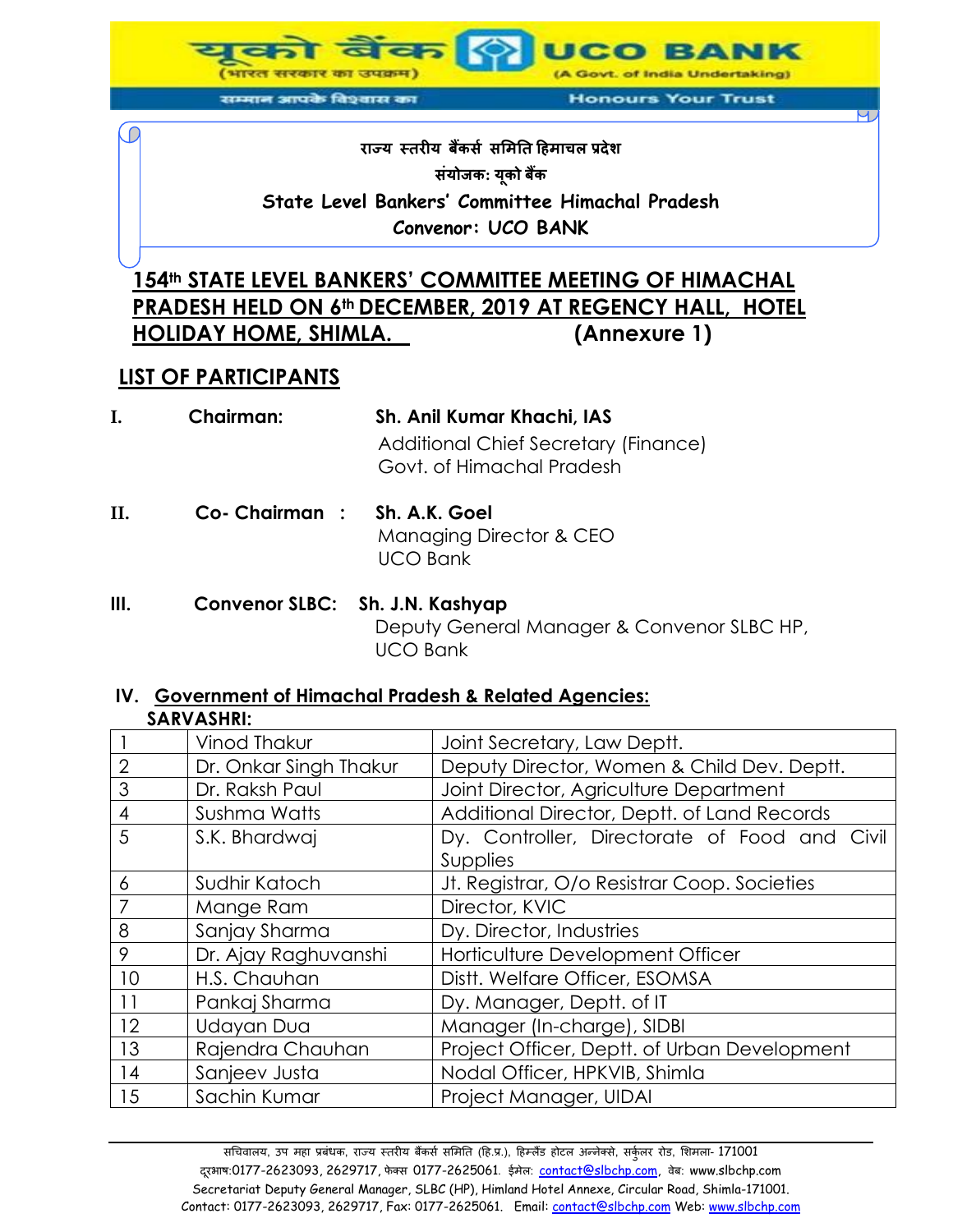(A Govt. of India Undertaking)

**UCO BANK** 

सम्मान आपके विश्वास का

र का उपक्रम)

(भारत सरका

C

**Honours Your Trust** 

# **राज्य स्तरीय बैंकर्स र्मितत हििाचऱ प्रदेश र्ंयोजक: यूको बैंक State Level Bankers' Committee Himachal Pradesh Convenor: UCO BANK**

| 16 | Manohar Lal Sharma | State Director, RSETI           |
|----|--------------------|---------------------------------|
|    | T.B. Singh         | Asstt. Manager, UIDAI           |
| 18 | Virender Kumar     | Assistant, KVIC                 |
| 19 | Priyanka Sharma    | YP-FI-HPSRLM, Rural Dev. Deptt. |
| 20 | Vasudev            | YP-FI-HPSRLM, Rural Dev. Deptt. |

## V **RESERVE BANK OF INDIA, NABARD, NHB, SIDBI, PFRDA, UIDAI, DoP, DoT SARVASHRI:**

| K.C. Anand         | General Manager (In-Charge), RBI |
|--------------------|----------------------------------|
| Nilay D. Kapoor    | CGM, NABARD                      |
| Ramesh Chand       | General Manager, RBI, Shimla     |
| ManoharLal         | DGM, NABARD                      |
| Shashank K. Namdeo | ADET (Rural), Deptt. of Telecom  |

# **VI): COMMERCIAL BANKS:**

### **SARVASHRI**

|                | Reeta Kaul          | GM, PNB                                 |
|----------------|---------------------|-----------------------------------------|
| $\overline{2}$ | K.K. Verma          | DGM, PNB                                |
| 3              | Pawan Kumar         | DGM, SBI                                |
| $\overline{4}$ | H.M. Sahoo          | DGM, Corporation Bank                   |
| 5              | U.S. Bhardwaj       | Regional Manager, Central Bank of India |
| 6              | N.B. Nayak          | Zonal Manager, Andhra Bank              |
| 7              | <b>Vivek Dhawan</b> | Zonal Manager, Bank of Maharashtra      |
| 8              | Shankar Lal         | Dy. Zonal Manager, Syndicate Bank       |
| 9              | Nain Singh          | AGM, Canara Bank                        |
| 10             | Suman Lata          | CM, Allahabad Bank                      |
| 11             | Naveen Kr. Patyal   | CM, SBI                                 |
| 12             | Rakesh Kumar        | CM, PNB                                 |
| 13             | Vizender Singh      | CM, IOB                                 |
| 14             | Subhash Kumar       | CM, Indian Bank                         |
| 15             | H.R. Sharma         | CM, BOB                                 |
| 16             | Rajesh Kr. Bodh     | CM, BOI                                 |
| 17             | Jagmohan Singh Negi | CM, BOI                                 |
| 18             | Mukesh Negi         | CM, OBC                                 |
| 19             | Amit Nagar          | Chief Manager, Punjab & Sind Bank       |
| 20             | Shashi K. Negi      | Sr. Branch Manager, Syndicate Bank      |

सचिवालय, उप महा प्रबंधक, राज्य स्तरीय बैंकर्स समिति (हि.प्र.), हिम्लैंड होटल अन्नेक्से, सर्कुलर रोड, शिमला- 171001 दूरभाष:0177-2623093, 2629717, फेक्स 0177-2625061. ईमेल: contact@slbchp.com, वेब: www.slbchp.com Secretariat Deputy General Manager, SLBC (HP), Himland Hotel Annexe, Circular Road, Shimla-171001. Contact: 0177-2623093, 2629717, Fax: 0177-2625061. Email: contact@slbchp.com Web: www.slbchp.com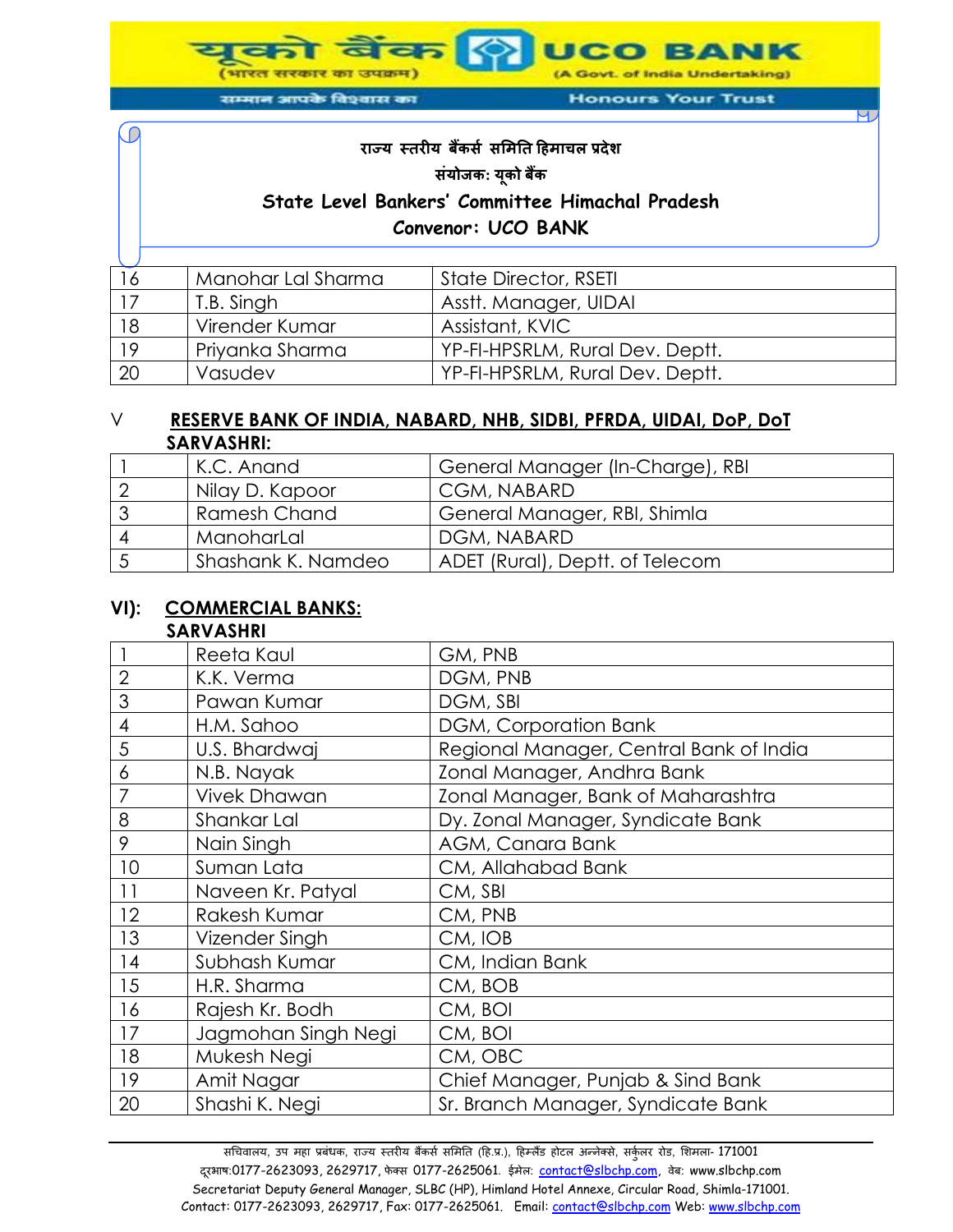(A Govt. of India Undertaking)

**UCO BANK** 

(भारत सरकार का उपक्रम) सम्मान आपके विश्वास का

**Honours Your Trust** 

# **राज्य स्तरीय बैंकर्स र्मितत हििाचऱ प्रदेश र्ंयोजक: यूको बैंक State Level Bankers' Committee Himachal Pradesh Convenor: UCO BANK**

| 21 | Sunil Kr. Dogra       | Sr. Branch Manager, Corporation Bank         |
|----|-----------------------|----------------------------------------------|
| 22 | Satya Pal Bhalaik     | Deputy Manager, SBI                          |
| 23 | Mrinal Kant           | Deputy Manager, Union Bank of India          |
| 24 | <b>Bhavneesh Kaul</b> | Manager, United Bank of India                |
| 25 | Vijay Kumar           | Manager, Andhra Bank                         |
| 26 | P.K. Sharma           | Assistant General Manager (In-Charge), SLBC  |
| 27 | Ramesh<br>Chand       | Chief Manager, SLBC                          |
|    | Dadhwal               |                                              |
| 28 | N.S. Rana             | Sr. Manager, Security UCO Bank               |
| 29 | Dixit Monga           | Sr. Manager, IT Deptt, UCO Bank Zonal Office |
| 30 | Jaideep Krishan       | Manager, GAD, UCO Bank Zonal Office          |
| 31 | Peeyush Rathore       | Manager, SLBC                                |
| 32 | Kritika Joshi         | Manager, SLBC                                |

## **VII): LEAD DISTRICT MANAGERS:**

#### **SARVASHRI**

C

|                | K.K. Jaswal            | LDM-Bilaspur              |
|----------------|------------------------|---------------------------|
| $\overline{2}$ | <b>Bhupender Singh</b> | LDM Chamba                |
| 3              | G.C. Bhatti            | LDM-Hamirpur              |
| 4              | Harvinder Singh        | LDM-Kangra                |
| 5              | Daulat Ram Meena       | LDM-Kinnour               |
| 6              | Pama Chhering          | LDM-Kullu                 |
|                | A.K. Singh             | LDM-Shimla                |
| 8              | J.P. Sharma            | LDM-Sirmour               |
| 9              | <b>B.D.</b> Sankhyan   | LDM-Solan                 |
| 10             | J.P. Bhanot            | LDM-Una                   |
| 11             | Ram Nath Bose          | Manager, LDM Office Mandi |

## **VIII): COOPERATIVE & REGIONAL RURAL BANKS:**

**SARVASHRI**

|                | Tashi Sandup           | <b>Managing Director, JCCB</b>               |
|----------------|------------------------|----------------------------------------------|
| $\overline{2}$ | Jitender Sanjta        | <b>Managing Director, HPARDB</b>             |
| $\mathcal{S}$  | K.S. Chauhan           | General Manager, HPGB                        |
| $\overline{4}$ | R.P. Nainta            | General Manager, HPSCB                       |
|                | Satvir Minhas          | General Manager, KCCB                        |
| 6              | N.P. Bodh              | General Manager, HPARDB                      |
|                | <b>Bhupender Kumar</b> | Dy. General Manager, Baghat Urban Coop. Bank |
|                |                        |                                              |